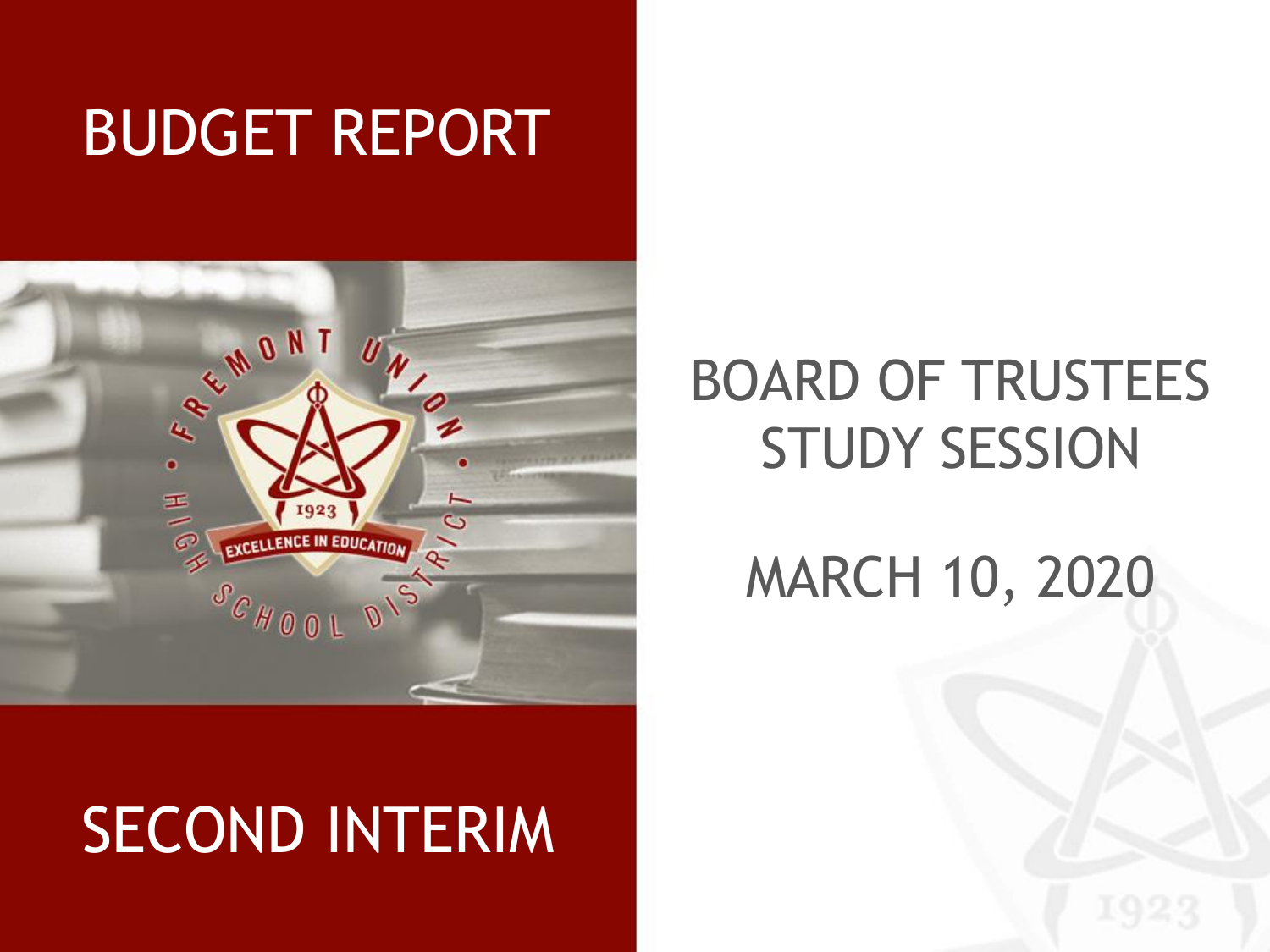

**Since 1st Interim, the following changes are reflected in our 2 nd Interim Budget.**

### **Revenue:**

- Secured Property Tax: increase of \$607K
- **Due to Charter Schools: increase of \$125K**
- **The Transfer ins from Building Fund: decreased by \$480K**
- Contribution to Restricted Funds: decreased by \$185K

### **Expenditures:**

**FEA Health Insurance decrease**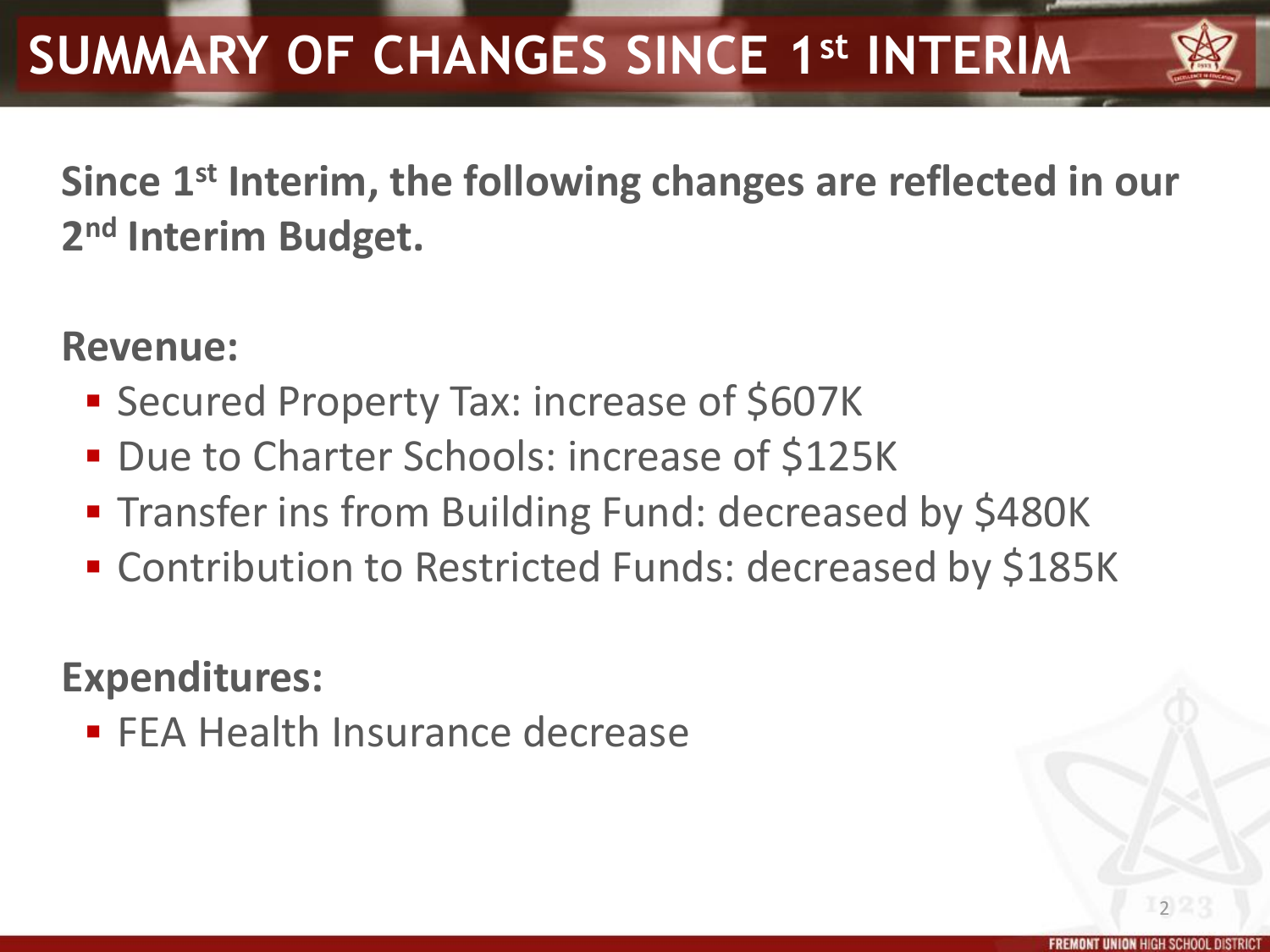## **GENERAL FUND REVENUE ASSUMPTIONS**



- Secured Local Property Tax Growth = 6.29%
- Parcel Tax = \$5.2M
- Guaranteed State Aid = \$1.45M
- Mandated Block Grant Ongoing = \$660K
- Prop. 55 = \$2.15M (ends 2030)
- Lottery Unrestricted = \$1.85M
- Due to Charter Schools in Lieu of Property tax = \$1.33M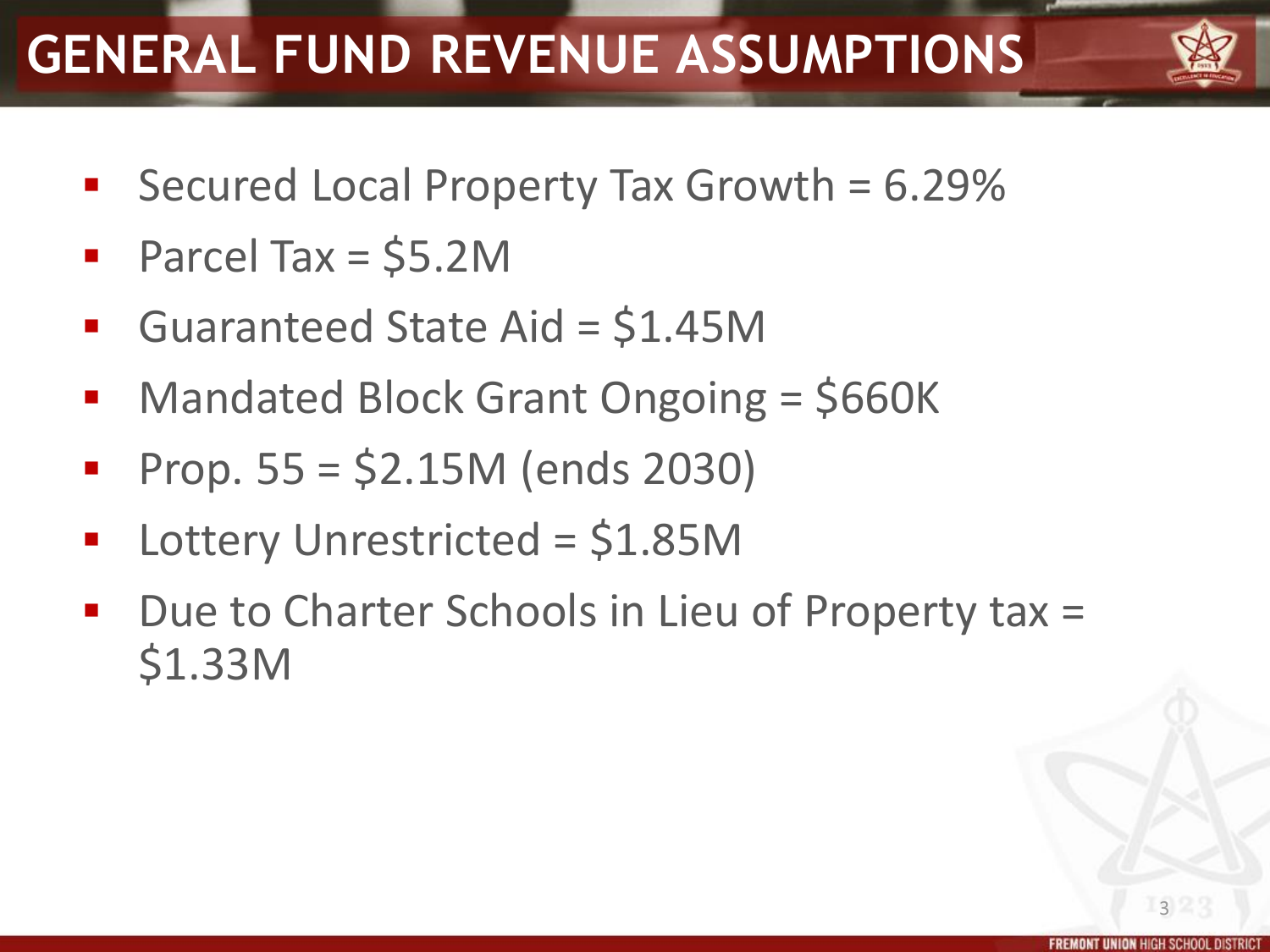## **GENERAL FUND REVENUE**





**FREMONT UNION HIGH SCHOOL DISTRIC**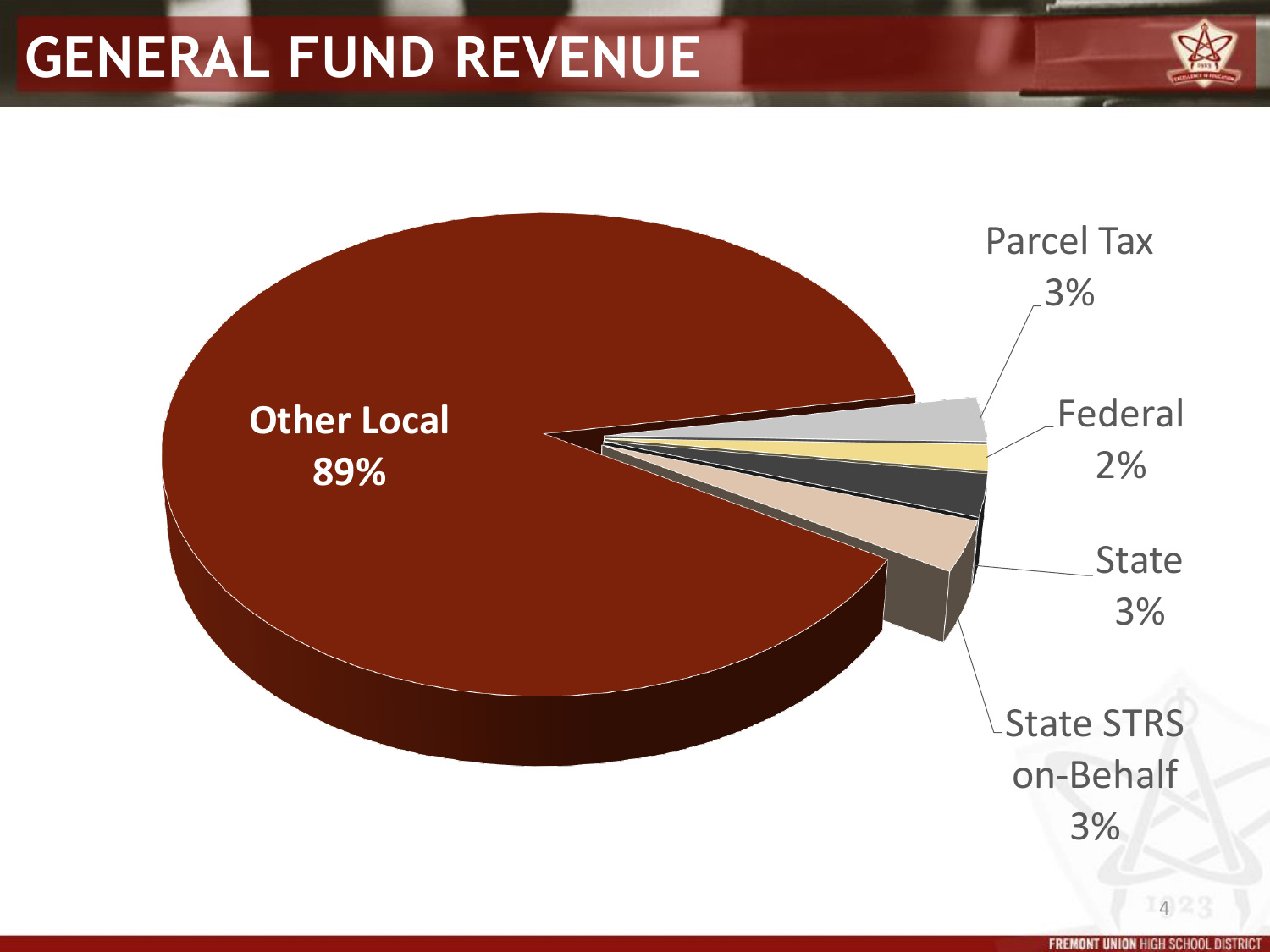

## **First to Second Interim**

| <b>Description</b> | 2019-20<br>$1st$ Int. | 2019-20<br>2 <sup>nd</sup> Interim | <b>Change</b> |
|--------------------|-----------------------|------------------------------------|---------------|
| Secured            | 132,937,000           | 133,219,000                        | 282,000       |
| Unsecured          | 8,129,000             | 8,466,000                          | 337,000       |
| <b>RDA</b>         | 2,808,796             | 2,796,796                          | $-12,000$     |
| <b>Total</b>       | 143,874,796           | 144,481,796                        | 607,000       |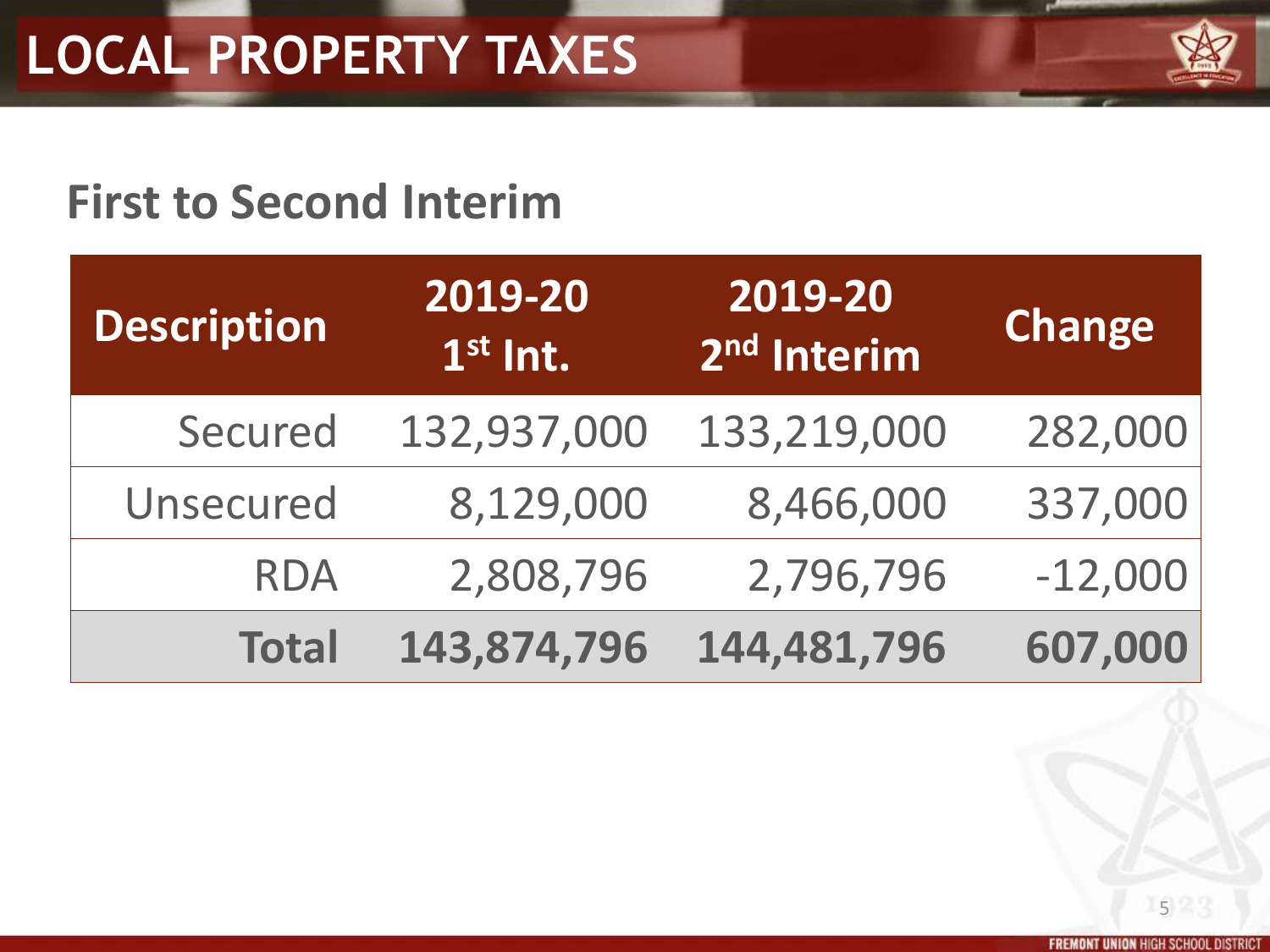

## **3-Year Summary: 17-18 to 19-20**

| <b>In Millions</b> | 2017-18<br><b>Actual</b> | 2018-19<br>Actual | 2019-20<br>2 <sup>nd</sup> Interim |
|--------------------|--------------------------|-------------------|------------------------------------|
| Secured            | 114,913,054              | 125,327,438       | 133,219,000                        |
| Unsecured          | 7,612,560                | 8,730,172         | 8,466,000                          |
| <b>RDA</b>         | 2,427,292                | 2,551,450         | 2,796,796                          |
| <b>Total</b>       | 124,952,906              | 136,609,060       | 144,481,796                        |
| Growth             | 7.08%                    | 9.33%             | 5.76%                              |

**FREMONT UNION HIGH SCHOOL DISTRICT**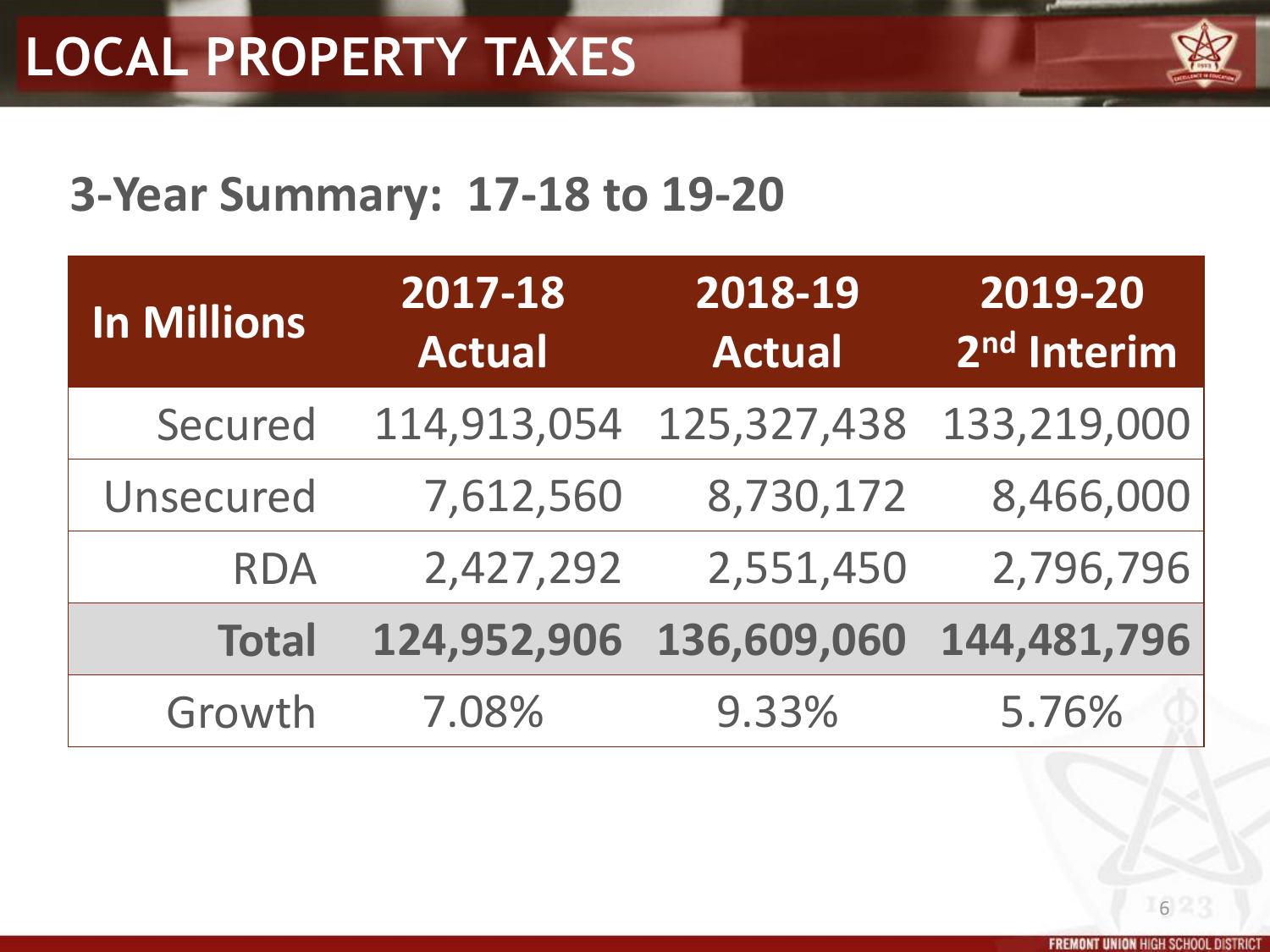| <b>MT H FRAC</b> |
|------------------|

| <b>ITEM DESCRIPTION</b>            | <b>AMOUNT</b> |
|------------------------------------|---------------|
| Prop. 55 Edu. Protection Act (EPA) | 2,152,060     |
| Mandated Costs Block Grant (MCBG)* | 663,050       |
| <b>Guaranteed State Aid (GSA)</b>  | 1,455,766     |
| <b>Lottery Unrestricted</b>        | 1,855,608     |
| <b>TOTAL</b>                       | \$6,126,484   |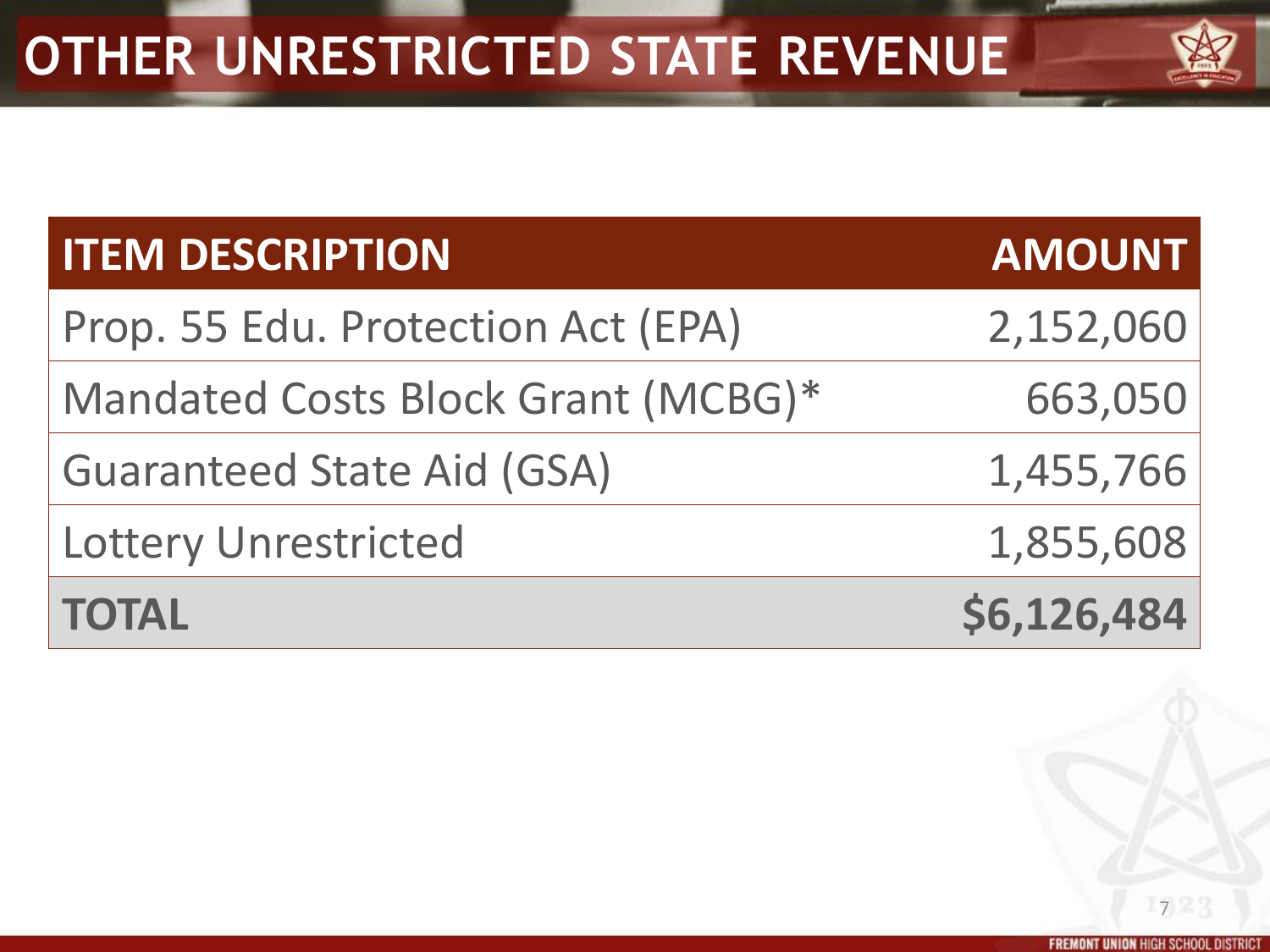## **GENERAL FUND EXPENDITURE ASSUMPTIONS**



- 1. No Salary changes for CSEA, FEA and FMA
- 2. No CSEA and FMA Health insurance changes
- 3. FEA Health insurance increase 4%
- 4. 3.6 teaching FTE increase (due to CTE)
- 5. Step and Col. = 1.5% for all three groups
- 6. Statutory Benefits: Certificated 20.14% & Classified Classic 36.47%, Classified PEPRA 28.96%
- 7. One Time Distribution: FEA: \$525,191; CSEA: \$151,191; FMA: \$119,362
- 8. STRS on-behalf decrease (SB 90)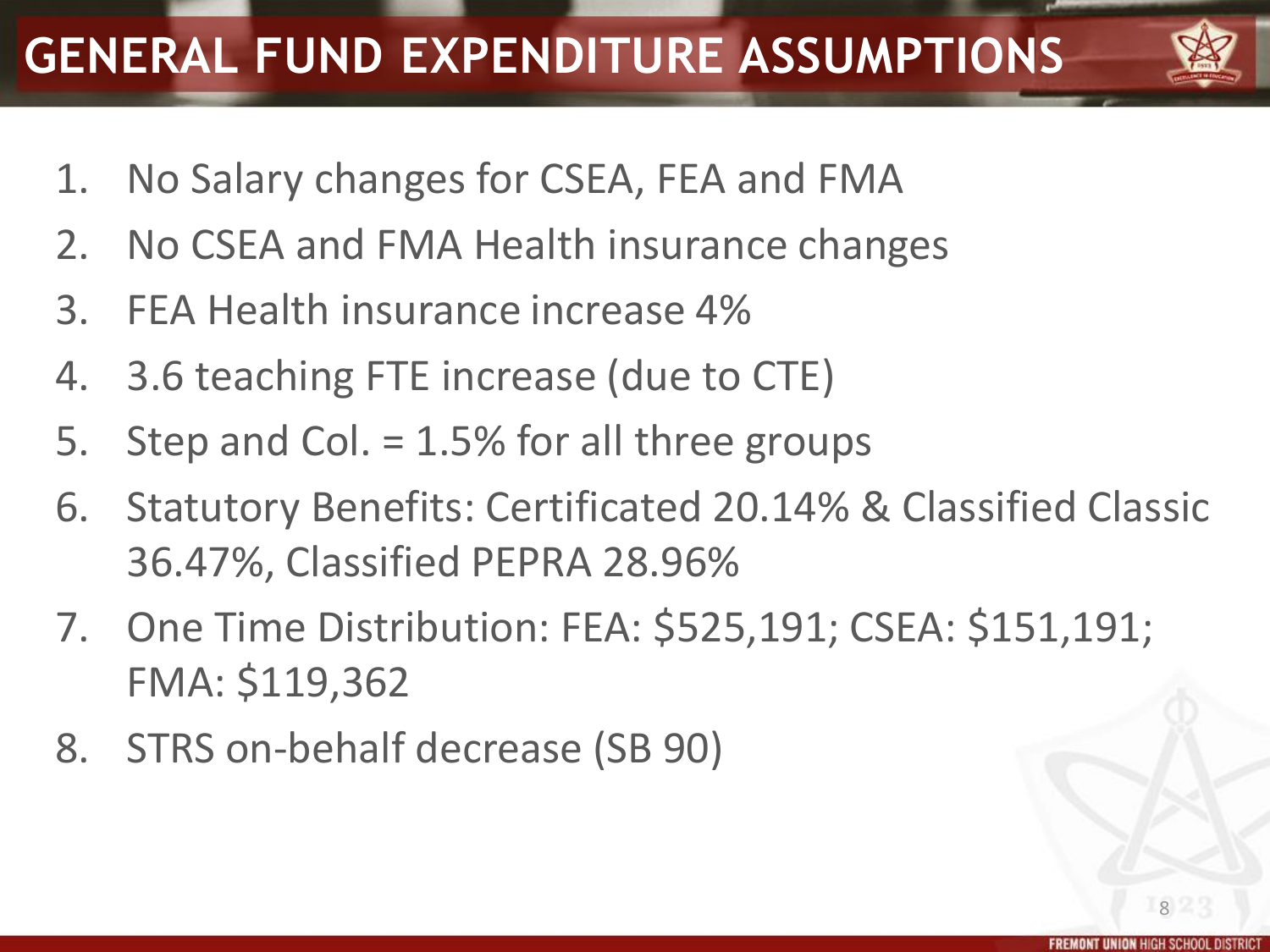## **STATUTORY BENEFIT RATES (%)**



| <b>Benefit</b>              | Cert.  | Classic | <b>PEPRA</b> |
|-----------------------------|--------|---------|--------------|
| STRS - Employer*            | 17.100 |         |              |
| Unemployment Ins.           | 0.050  | 0.050   | 0.050        |
| <b>Workers Compensation</b> | 1.199  | 1.199   | 1.199        |
| <b>Medicare Insurance</b>   | 1.450  | 1.450   | 1.450        |
| <b>Income Protection</b>    | 0.340  | 0.360   | 0.360        |
| <b>OASDI</b> - Disability   |        | 6.200   | 6.200        |
| PERS - Employer*            |        | 19.721  | 19.721       |
| <b>PERS</b> - Employee      |        | 7.490   |              |
| <b>Total Statutory Rate</b> | 20.14% | 36.47%  | 28.98%       |

\*Decreased due to State 1-time contribution to buy down rates.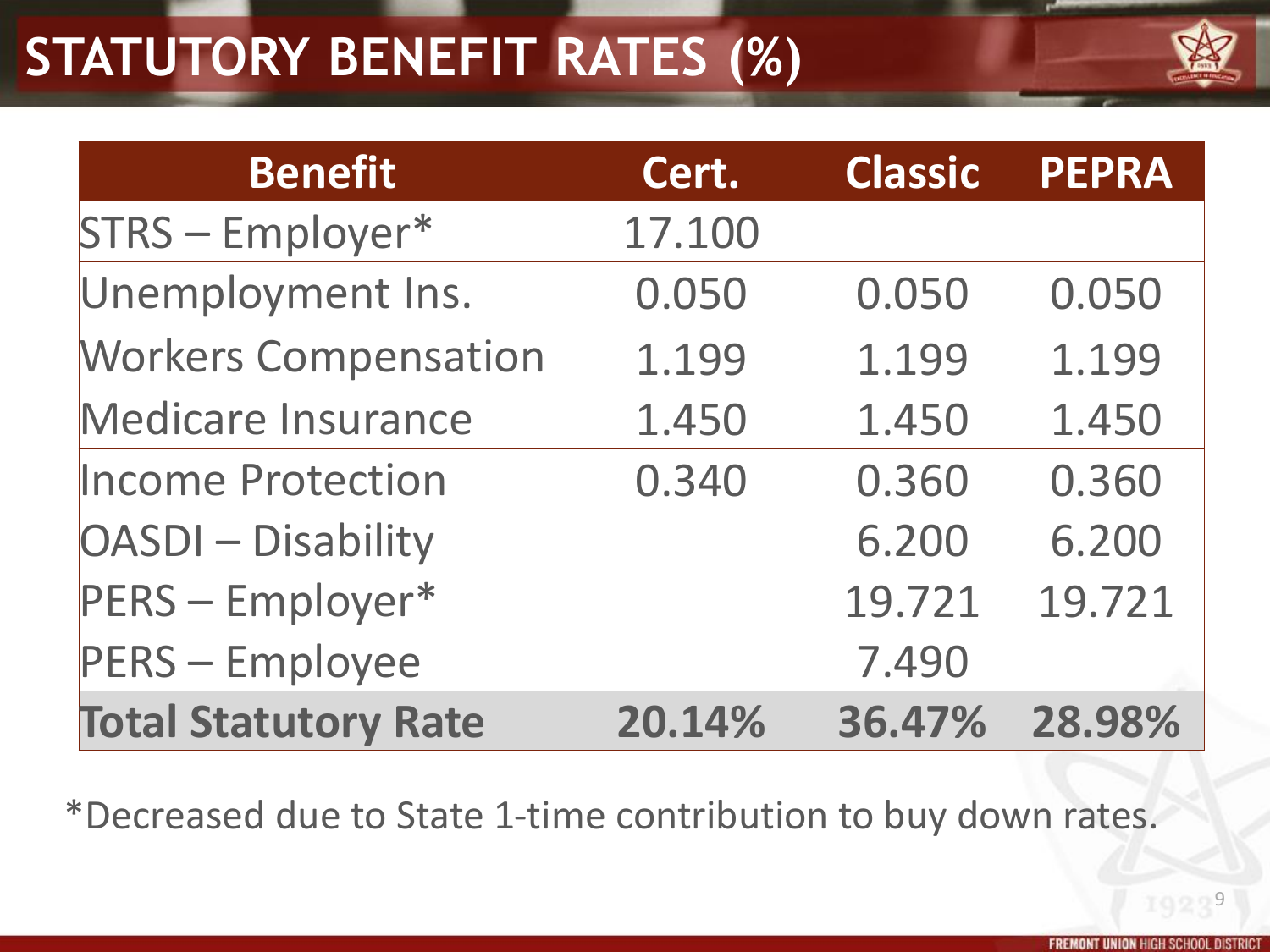## **GENERAL FUND EXPENDITURE**

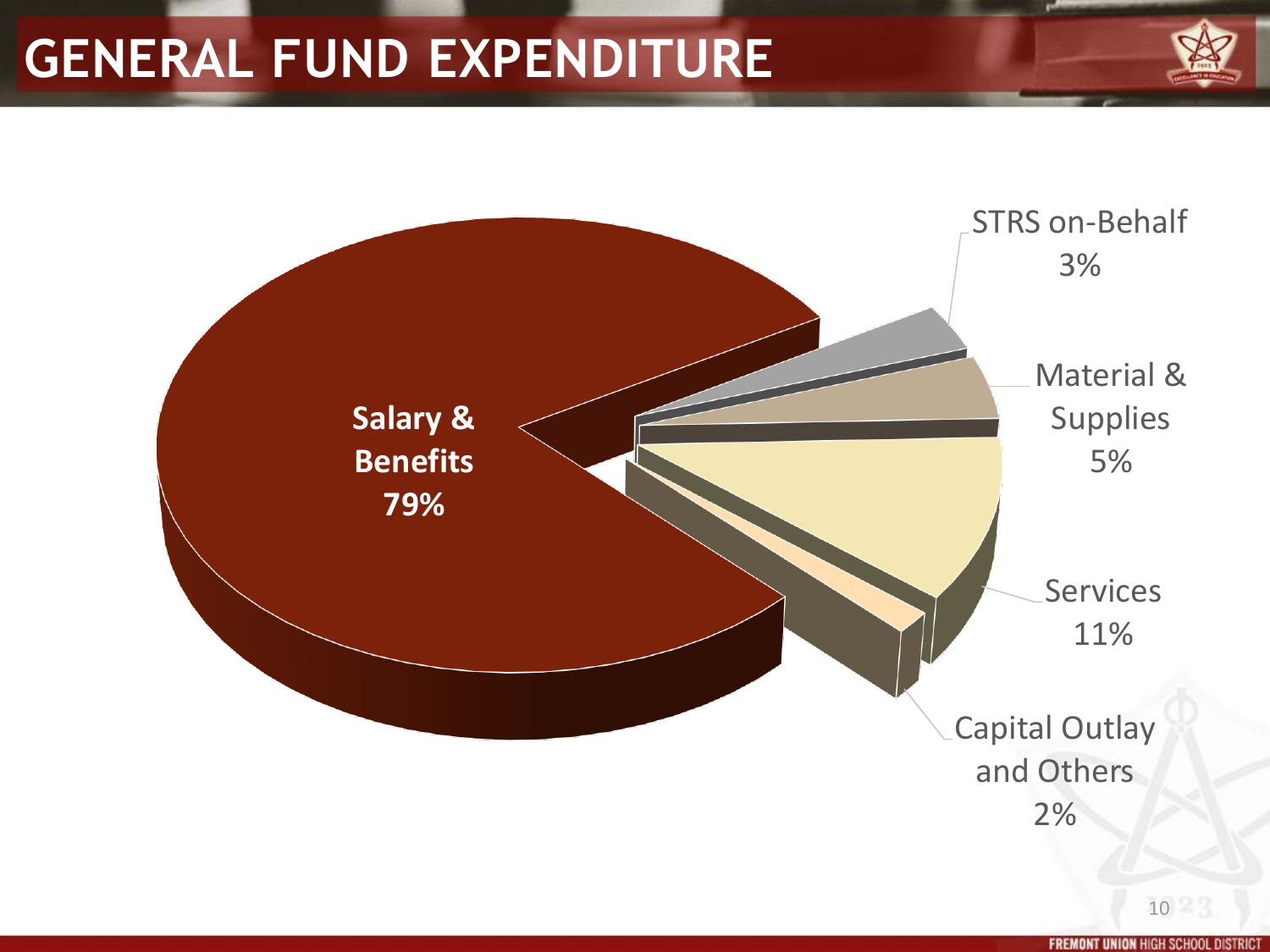## **GENERAL FUND EXPENDITURES BY FUNCTION**



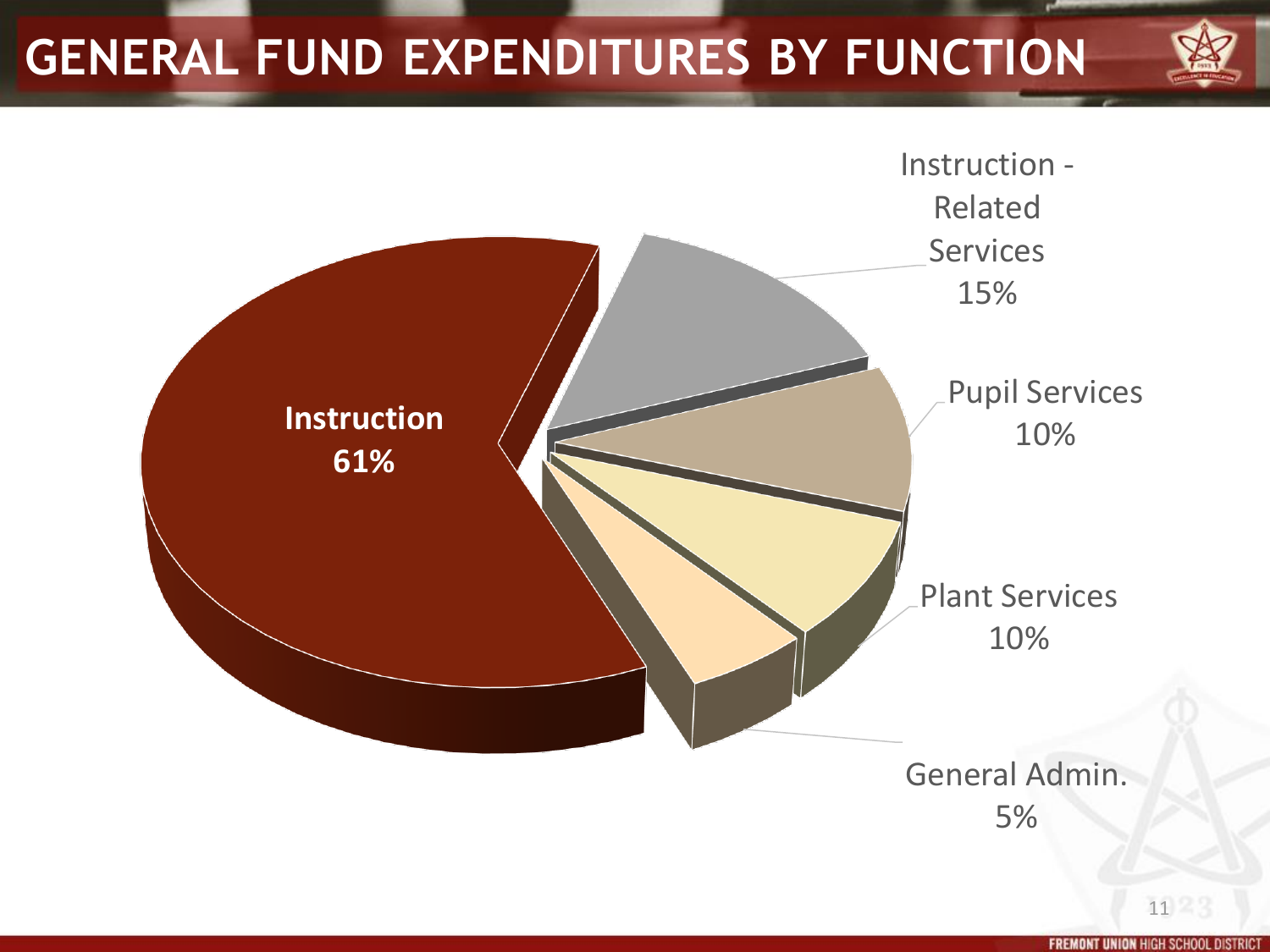## **EXPENDITURES BY FUNCTION**



### **Instruction**

Total Cost of instructional staff Supplies, materials, & all other costs

### **Pupil Services**

Guidance and Counseling Services

Psychological Services

Attendance and Social Work Services

Health Services

Speech Pathology Services

Pupil Testing Services

Pupil Transportation

### **Instructional Related Services**

Instructional Supervision & Admin. Curriculum Development Instructional Staff Development

Library, Media & Technology

### **General Administration**

Board and Superintendent

Public Information

Fiscal Services

Personnel/Human Resources

Purchasing

Printing, Publishing and Duplicating

Data Processing Services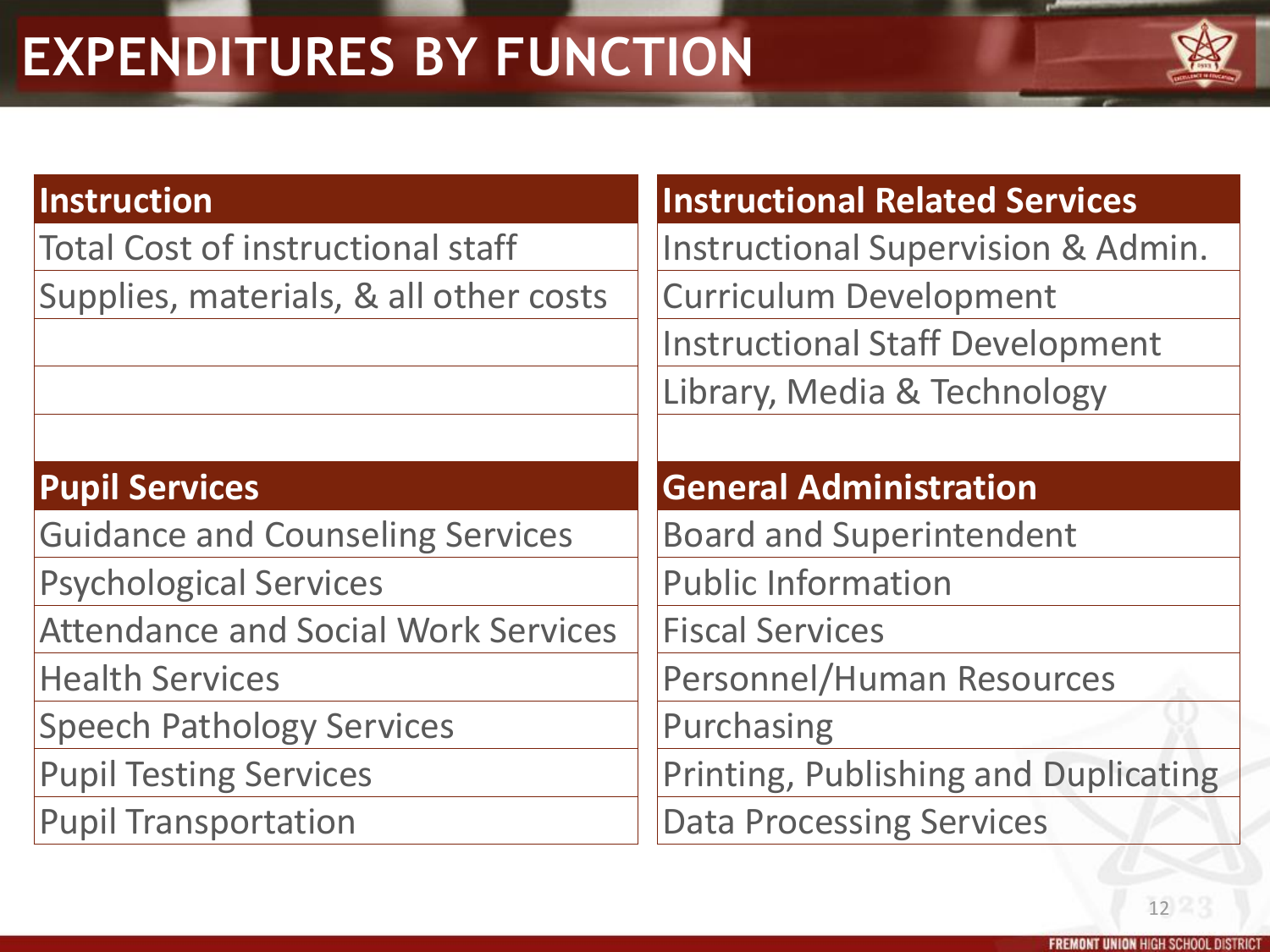

### **First to Second Interim**

| <b>Description</b> | 2019-20<br>1 <sup>st</sup> Interim | 2019-20<br>2 <sup>nd</sup> Interim | <b>Change</b> |
|--------------------|------------------------------------|------------------------------------|---------------|
| Electricity        | 1,810,055                          | 1,835,000                          | 24,945        |
| Gas                | 812,000                            | 755,000                            | $-57,000$     |
| Water/Sewage       | 782,734                            | 739,995                            | $-42,739$     |
| All Other*         | 419,406                            | 421,129                            | 1,723         |
| <b>Total</b>       | 3,824,195                          | 3,751,124                          | $-73,071$     |

\*All other includes Waste Disposal and Security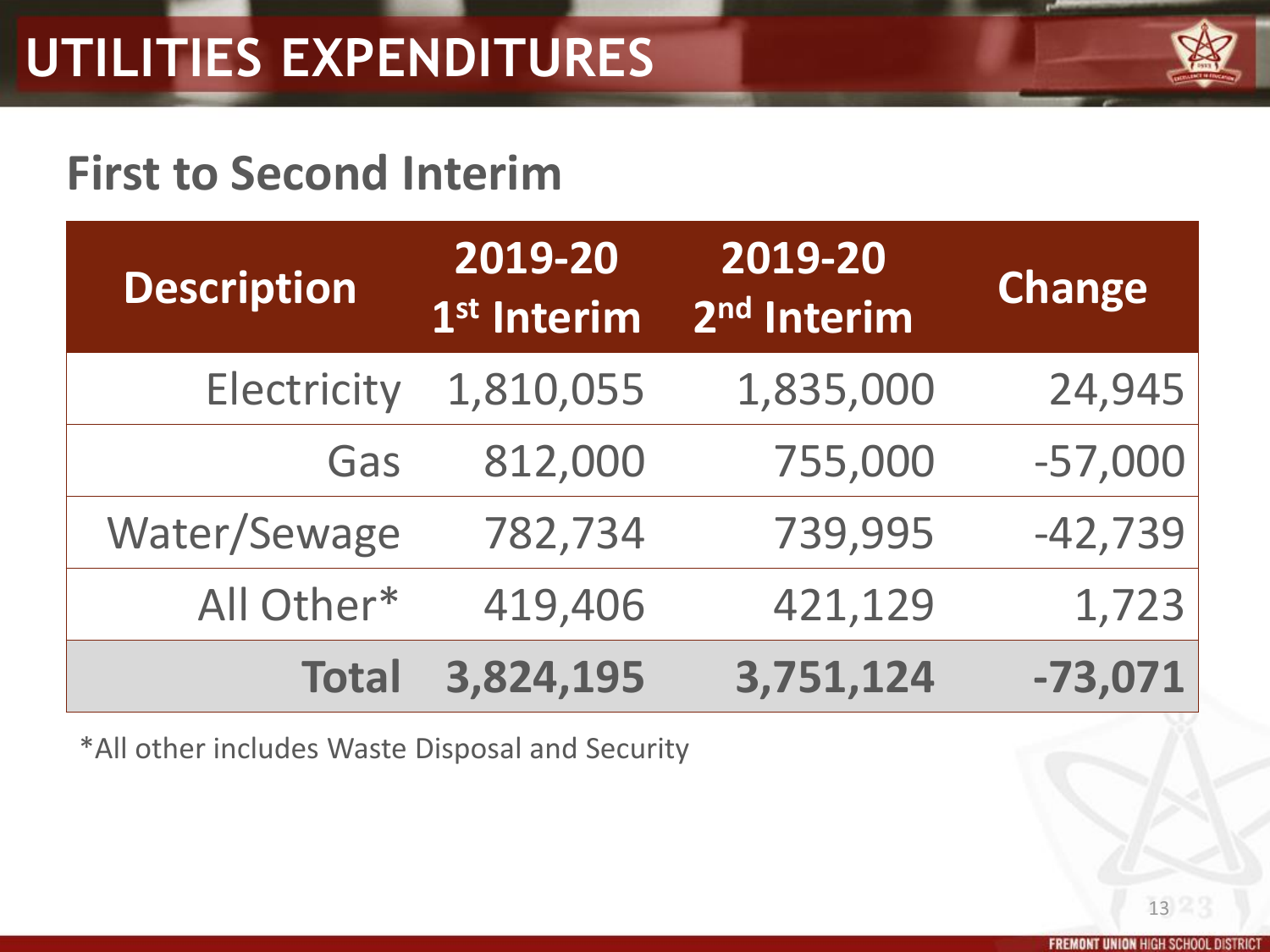

### **3-Year Summary: 17-18 to 19-20**

| In Millions  | 2017-18<br><b>Actual</b> | 2018-19<br><b>Actual</b> | 2019-20<br>2 <sup>nd</sup> Interim |
|--------------|--------------------------|--------------------------|------------------------------------|
| Electricity  | 1,453,783                | 1,538,228                | 1,835,000                          |
| Gas          | 560,898                  | 615,602                  | 755,000                            |
| Water/Sewage | 581,221                  | 689,837                  | 739,995                            |
| All Other*   | 381,474                  | 397,102                  | 421,129                            |
| <b>Total</b> | 2,977,376                | 3,240,769                | 3,751,124                          |

\*All other includes Waste Disposal and Security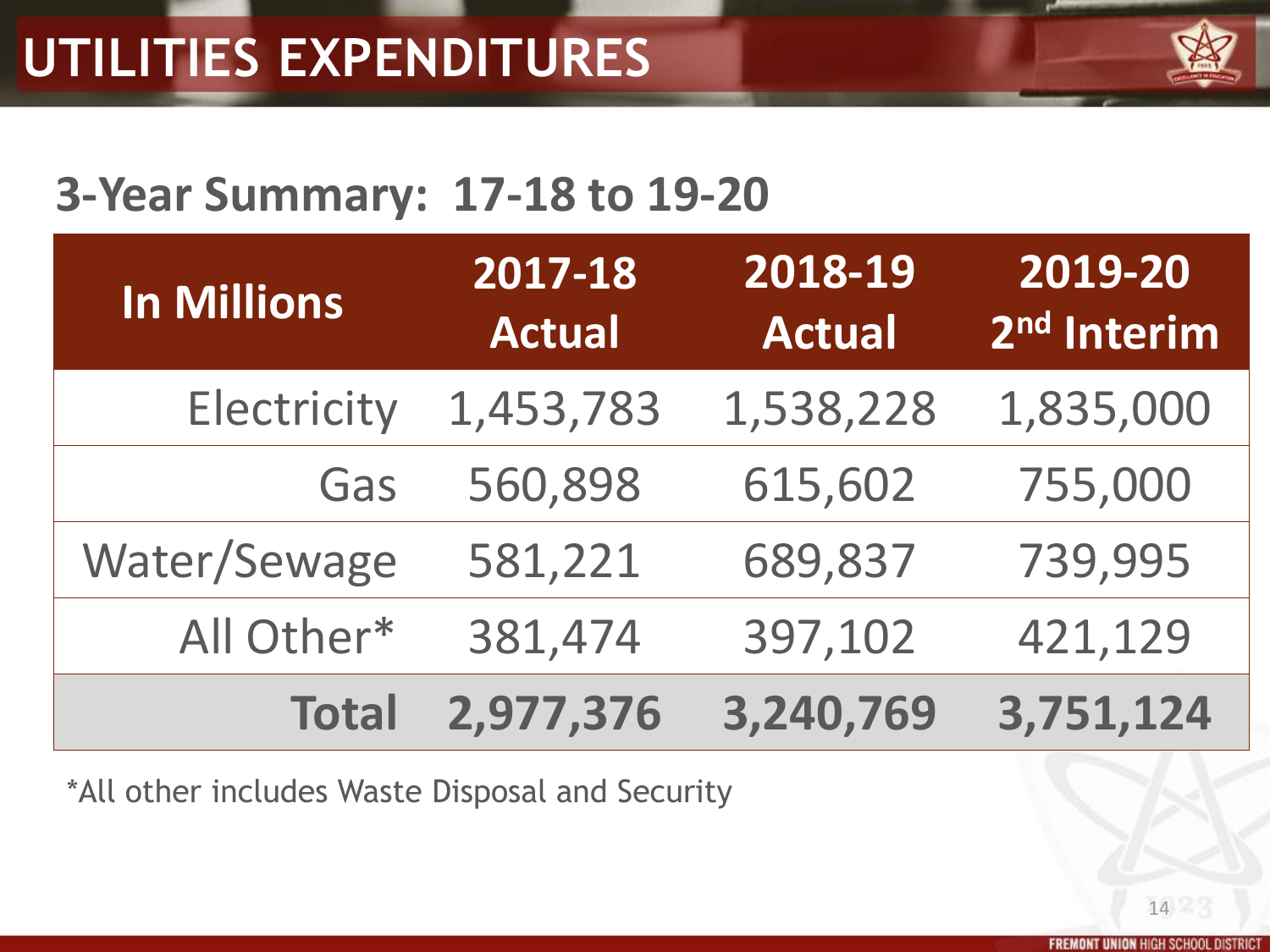# **SPECIAL EDUCATION CONTRIBUTION**



## **First to Second Interim**

| <b>Description</b>     | 2019-20<br>1 <sup>st</sup> Interim | 2019-20<br>2 <sup>nd</sup> Interim | <b>Change</b>     |
|------------------------|------------------------------------|------------------------------------|-------------------|
| Local/State Rev.       | 4,482,774                          | 4,522,159                          | 39,385            |
| Federal Rev.           | 2,457,956                          | 2,457,956                          |                   |
| <b>Total Revenue</b>   | 6,940,730                          | 6,980,115                          | 39,385            |
| Salaries               | 18,816,388                         | 18,853,188                         | 36,800            |
| <b>Benefits</b>        | 8,112,934                          | 8,038,991                          | $-73,943$         |
| All Other*             | 10,627,996                         | 10,643,847                         | 15,851            |
| <b>Total Expenses</b>  | 37,557,318                         | 37,536,026                         | $-21,292$         |
| <b>GF Contribution</b> | 30,371,588                         | 30,310,911                         | $-60,677$         |
| Prop 55 Contribution   | 245,000                            | 245,000                            | $\bm{\mathsf{O}}$ |

\* Includes Special Ed Transportation and Non Public Schools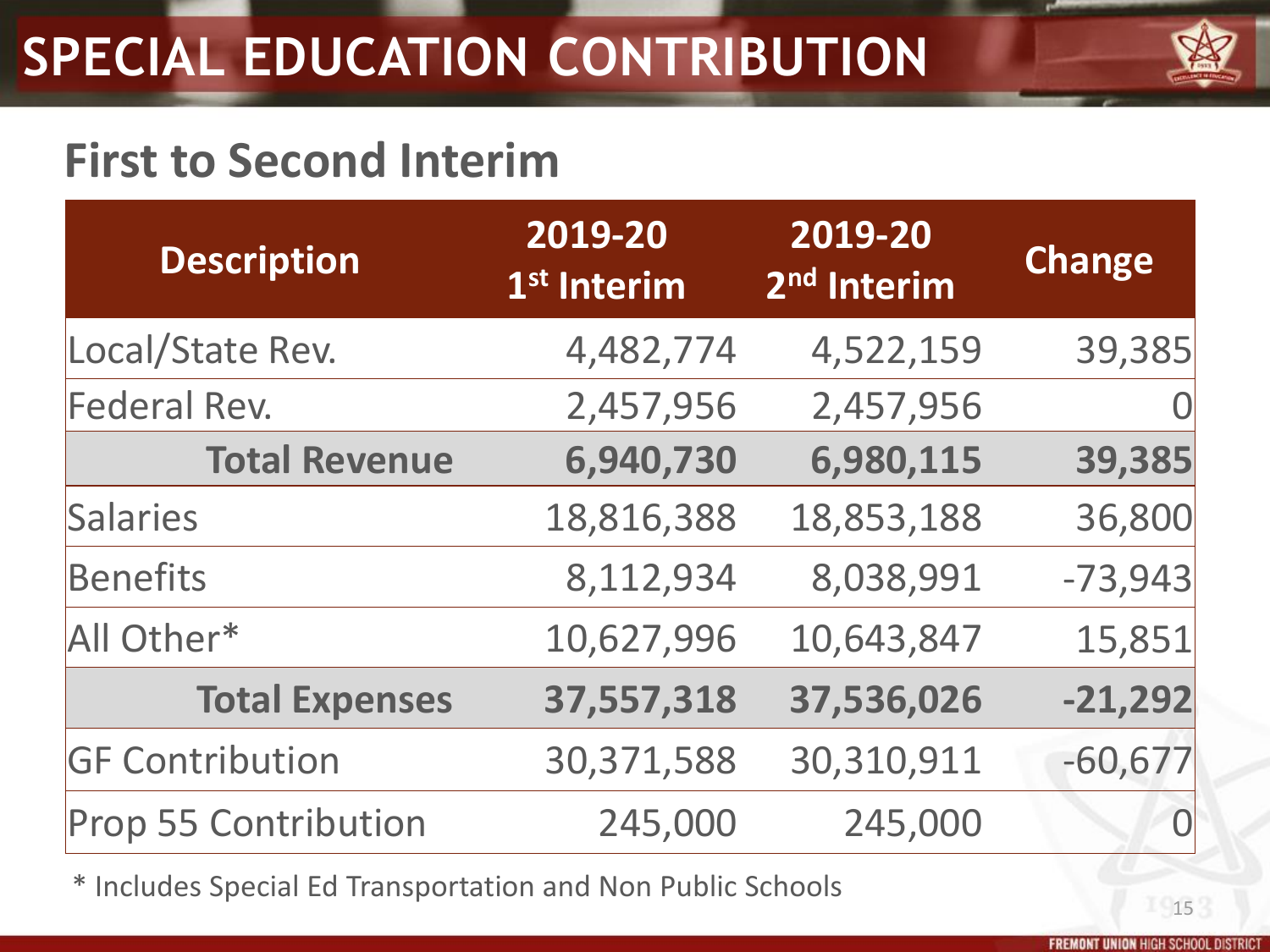## **SPECIAL EDUCATION CONTRIBUTION**

## **3-Year Summary: 17-18 to 19-20**

| <b>Description</b>     | 2017-18<br><b>Actual</b> | 2018-19<br><b>Actual</b> | 2019-20<br>2 <sup>nd</sup> Interim |
|------------------------|--------------------------|--------------------------|------------------------------------|
| Local/State Rev.       | 3,902,477                | 4,409,170                | 4,522,159                          |
| Federal Rev.           | 2,362,956                | 2,483,222                | 2,457,956                          |
| <b>Total Revenue</b>   | 6,265,433                | 6,892,392                | 6,980,115                          |
| Salaries               | 17,779,631               | 18,495,306               | 18,853,188                         |
| Benefits               | 6,770,604                | 7,616,583                | 8,038,991                          |
| All Other*             | 9,399,710                | 10,297,685               | 10,643,847                         |
| <b>Total Expenses</b>  | 33,949,945               | 36,409,574               | 37,536,026                         |
| <b>GF Contribution</b> | 26,934,360               | 29,267,182               | 30,310,911                         |
| Prop 55 Contribution   | 750,152                  | 250,000                  | 245,000                            |

\*Includes Special Ed Transportation and Non Public School Students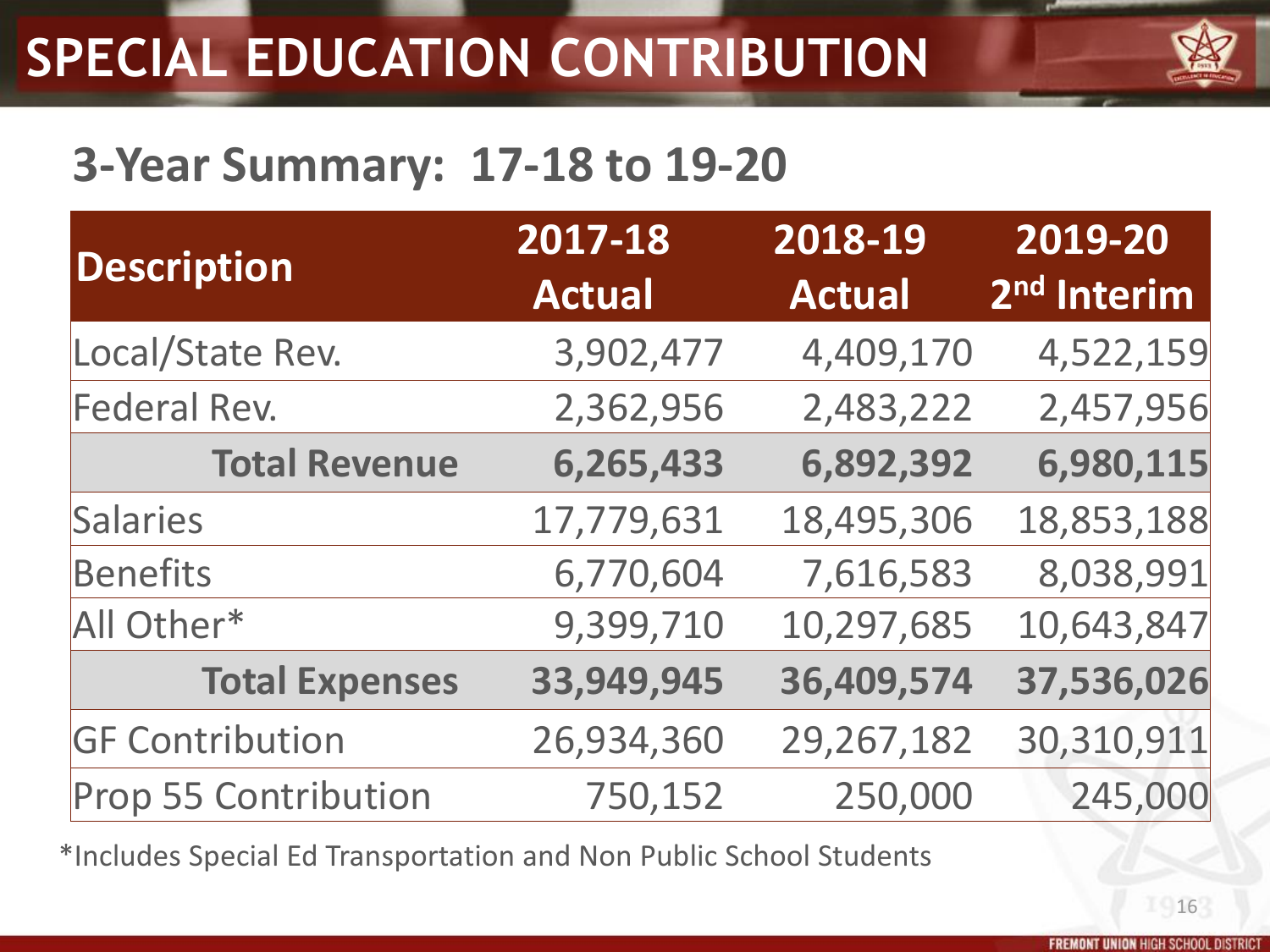## **CAFETERIA (Fund 13)**

### **Revenue Assumptions**

- No change from 1<sup>st</sup> Interim
- Revenue increase  $= 5\%$
- Contribution decrease of \$250,000

## **Expenditure Assumptions**

- CSEA and FMA
	- Step and Column increase = 1.5%
	- Health insurance unchanged
- **Increase in Equipment Repairs**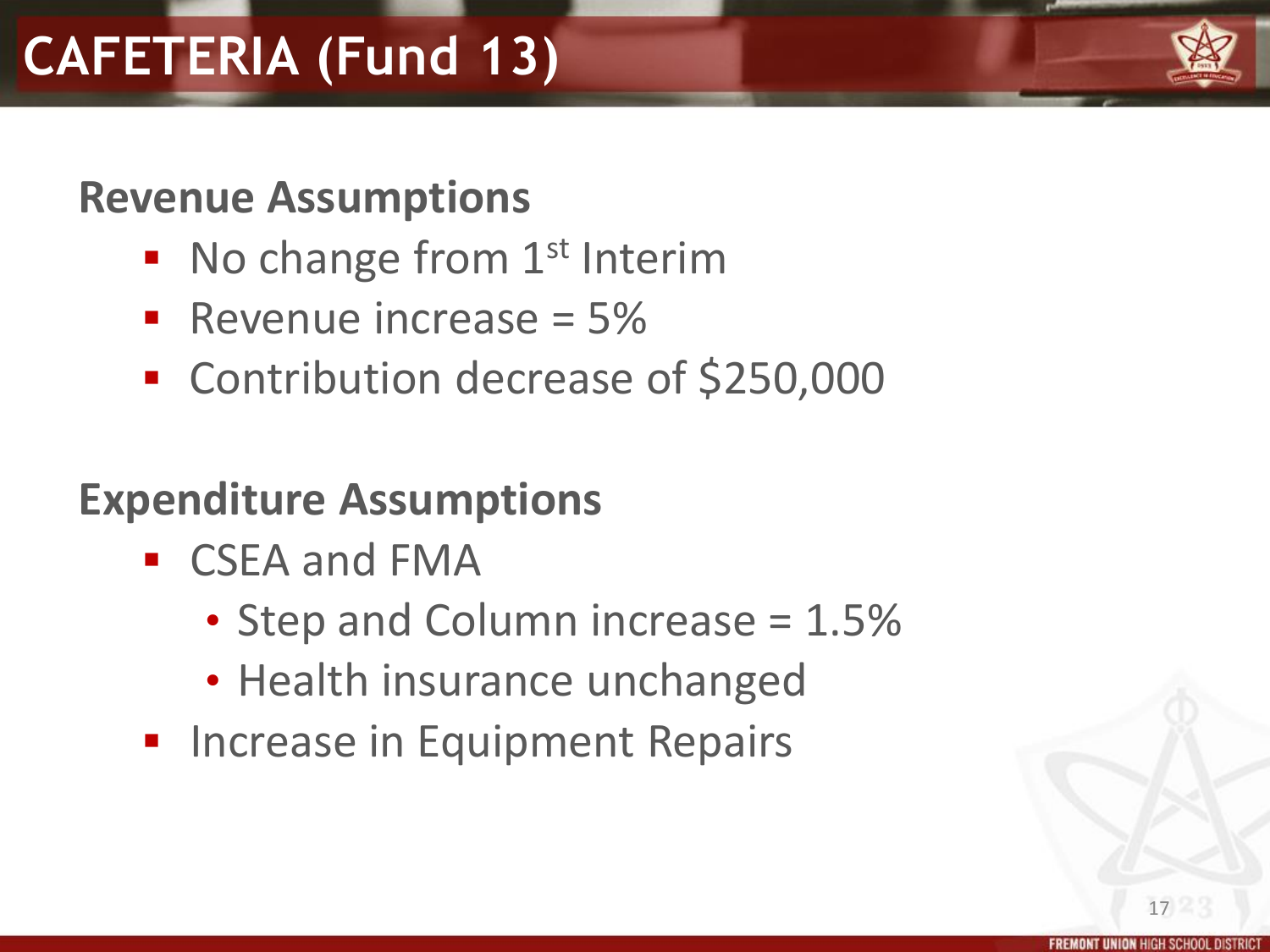## **CAFETERIA (Fund 13)**



| <b>Description</b>         | 2019-20<br>1 <sup>st</sup> Interim | 2019-20<br>2 <sup>nd</sup> Interim | <b>Change</b> |
|----------------------------|------------------------------------|------------------------------------|---------------|
| <b>Beginning Balance</b>   | 25,000                             | 25,000                             |               |
| <b>Federal Revenue</b>     | 640,728                            | 640,728                            |               |
| <b>State Revenue</b>       | 46,450                             | 46,450                             |               |
| <b>Other Local Revenue</b> | 1,499,936                          | 1,499,936                          |               |
| <b>Total Revenue</b>       | 2,212,114                          | 2,212,114                          |               |
| Salaries                   | 1,600,137                          | 1,593,082                          | $-7,055$      |
| <b>Benefits</b>            | 715,515                            | 702,970                            | $-12,545$     |
| <b>All Other Expenses</b>  | 1,273,227                          | 1,295,238                          | 22,011        |
| <b>Total Expenses</b>      | 3,588,879                          | 3,591,290                          | 2,411         |
| Inter-fund Transfer In     | 1,401,765                          | 1,401,765                          | 0             |
| <b>Ending Balance</b>      | 25,000                             | 22,589                             | $-2,411$      |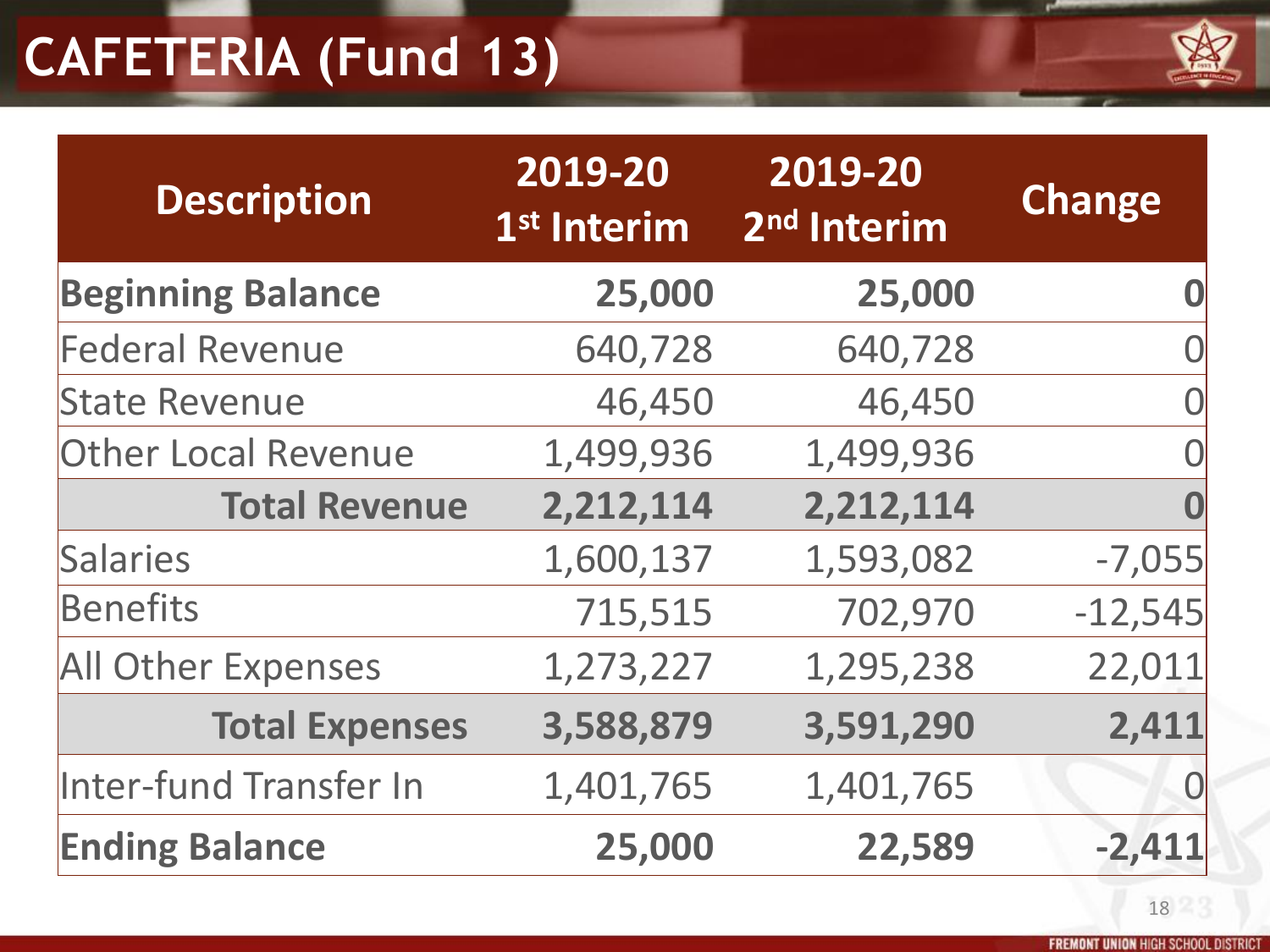

## **3-Year Summary: 17-18 to 19-20**

| <b>Description</b>        | 2017-18<br><b>Actual</b> | 2018-19<br><b>Actual</b> | 2019-20<br>2 <sup>nd</sup> Interim |
|---------------------------|--------------------------|--------------------------|------------------------------------|
| <b>Federal Revenue</b>    | 701,240                  | 532,936                  | 640,728                            |
| <b>State Revenue</b>      | 47,321                   | 141,439                  | 46,450                             |
| Local Revenue             | 1,596,497                | 1,406,846                | 1,499,936                          |
| <b>Total Revenue</b>      | 2,345,058                | 2,081,221                | 2,187,114                          |
| Salaries                  | 1,592,944                | 1,677,663                | 1,593,082                          |
| Benefits                  | 620,874                  | 804,183                  | 702,970                            |
| <b>All Other Expenses</b> | 1,259,441                | 1,244,287                | 1,295,238                          |
| <b>Total Expenses</b>     | 3,473,259                | 3,726,133                | 3,591,290                          |
| <b>GF Contribution</b>    | 1,123,399                | 1,651,394                | 1,401,765                          |
|                           |                          |                          |                                    |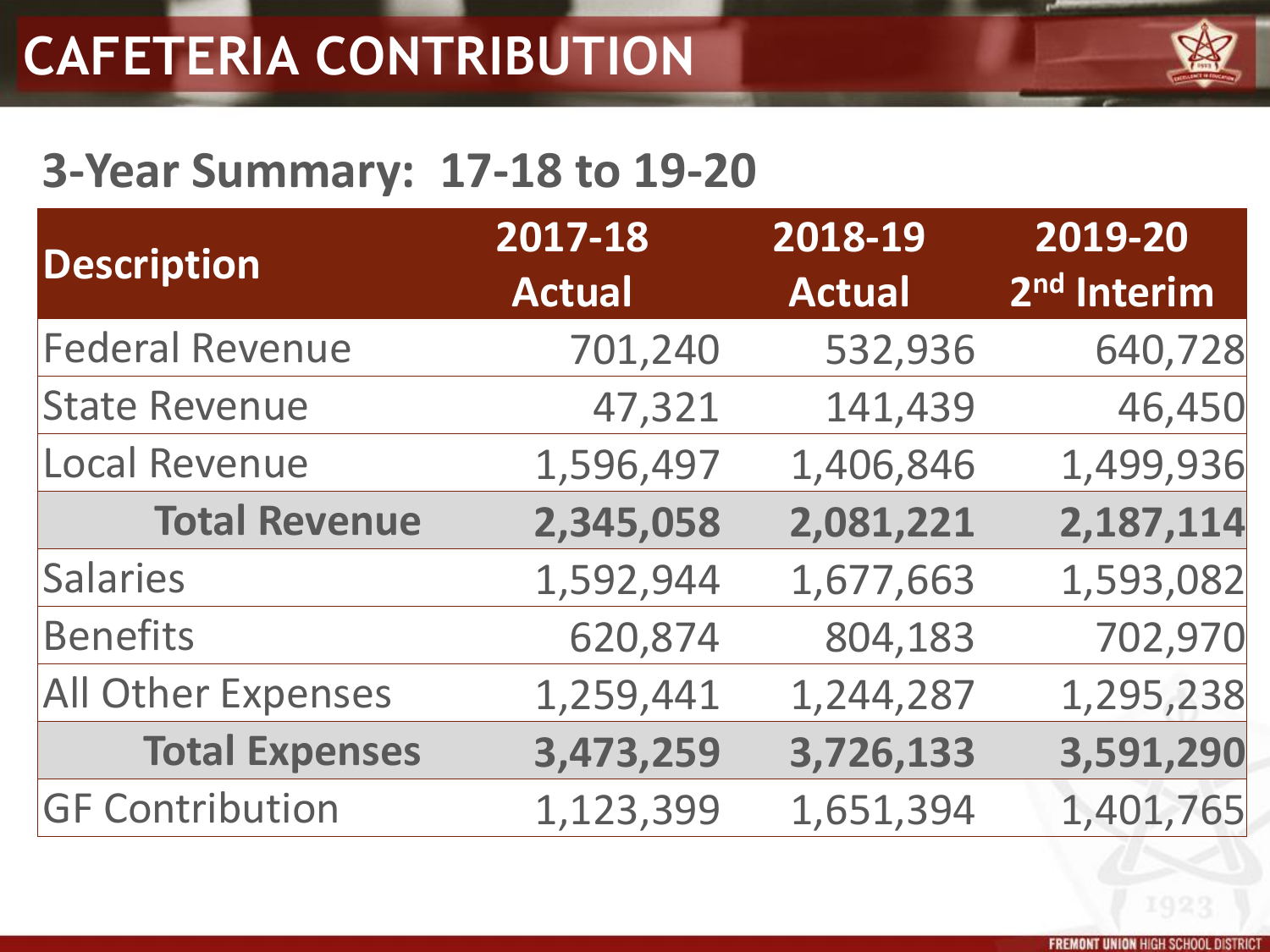# **ADULT EDUCATION (Fund 11)**

### **Revenue Assumptions**

- Federal Grants increase =  $$27K$
- State Revenue = Cola  $@$  3.26%
- Local Revenues (Fee Based & Interest) = Decrease \$140K due to decreases in enrollment & reduction in classes

### **Expenditure Assumptions**

- $\blacksquare$  AFT
	- Salaries increase =  $4\%$  on-going &  $4\%$  one-time
	- Staff development cost increase
- CSEA and FMA
	- Step and Column increase = 1.5%
	- Eliminated 1.0 FTE CSEA position effective 12/30/2018 and 0.5 FTE CSEA position effective 9/30/2019
	- STRS on-behalf rate decrease; no PERS on-behalf (SB 90)
- Utilities increase = \$76K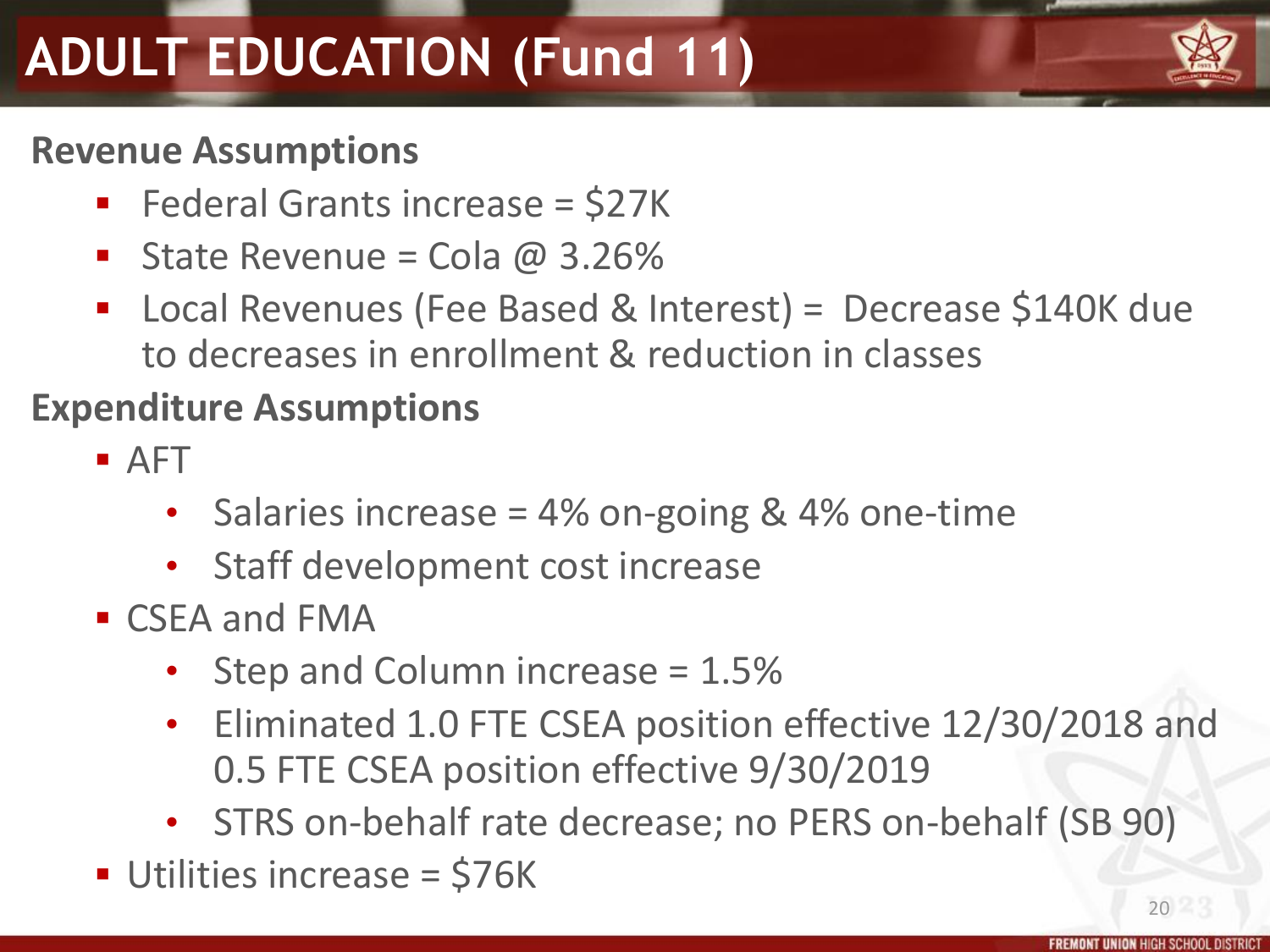## **ADULT EDUCATION (Fund 11)**



## **First Interim to Second Interim**

| <b>Description</b>         | 2019-20<br>1 <sup>st</sup> Interim | 2019-20<br>2 <sup>nd</sup> Interim | <b>Change</b> |
|----------------------------|------------------------------------|------------------------------------|---------------|
| <b>Other State Revenue</b> | 3,009,816                          | 3,011,176                          | 1,360         |
| STRS/PERS on-Behalf        | 136,444                            | 136,444                            |               |
| Other Local (Fee Based)    | 1,099,500                          | 970,521                            | $-128,979$    |
| Federal/Grants             | 426,770                            | 426,770                            |               |
| <b>Total Revenue</b>       | 4,672,530                          | 4,544,911                          | $-127,619$    |
| Salaries                   | 3,000,656                          | 2,969,096                          | $-31,560$     |
| Benefits                   | 952,631                            | 919,484                            | $-33,147$     |
| STRS/PERS on-Behalf        | 136,444                            | 136,444                            |               |
| <b>All Other Expenses</b>  | 793,098                            | 793,067                            | $-31$         |
| <b>Total Expenses</b>      | 4,882,829                          | 4,818,091                          | $-64,738$     |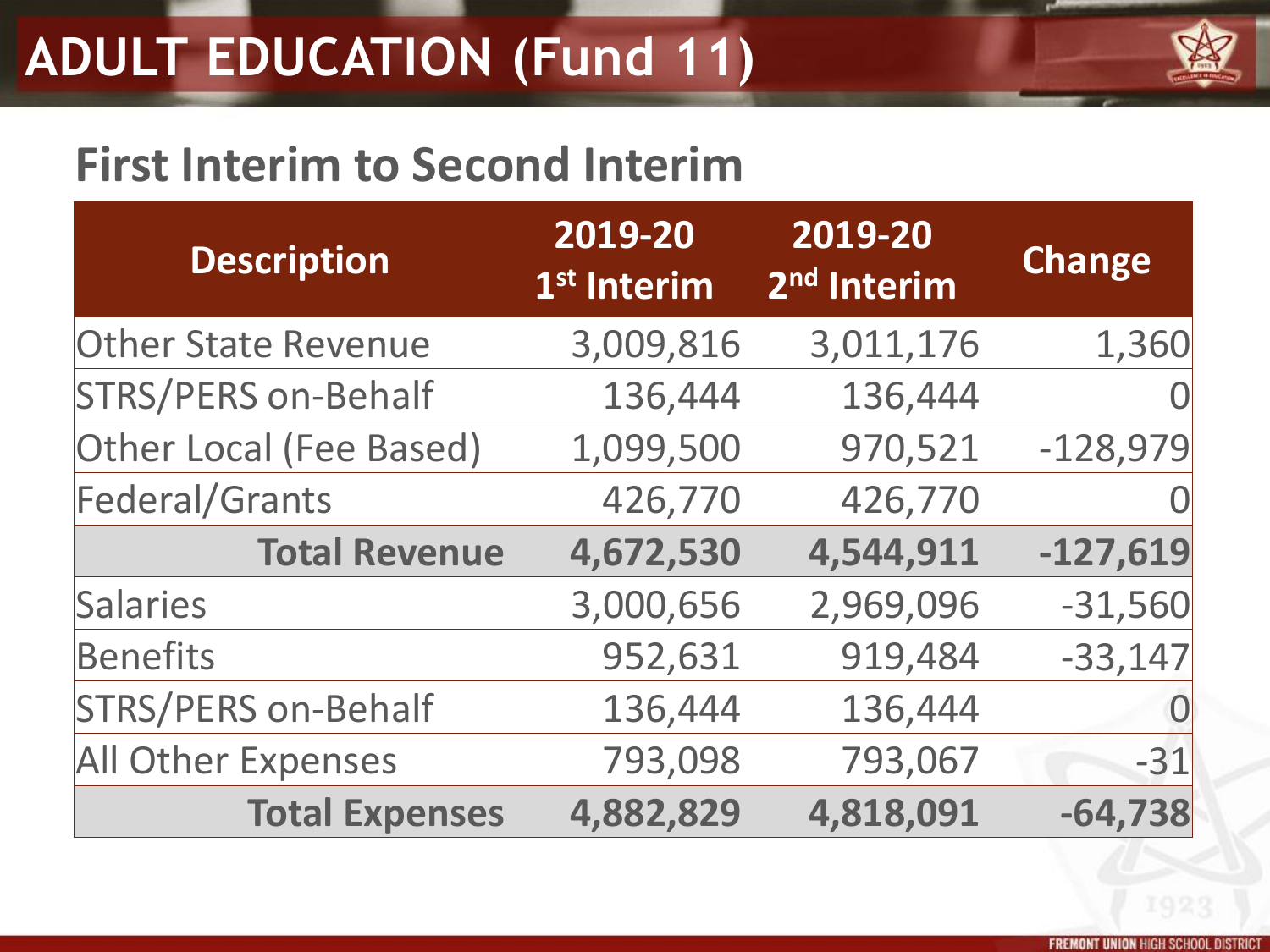# **ADULT EDUCATION (Fund 11)**

### **3-Year Summary: 17-18 to 19-20**

| <b>Description</b>             | 2017-18<br><b>Actual</b> | 2018-19<br><b>Actual</b> | 2019-20<br>2nd Int. |
|--------------------------------|--------------------------|--------------------------|---------------------|
| <b>Beginning Balance</b>       | 1,548,171                | 1,349,611                | 1,354,010           |
| <b>Other State Revenue</b>     | 2,794,298                | 2,915,240                | 3,011,176           |
| <b>STRS/PERS on-Behalf</b>     | 115,469                  | 288,603                  | 136,444             |
| <b>Other Local (Fee Based)</b> | 1,117,937                | 1,110,713                | 970,521             |
| <b>Federal Revenue</b>         | 326,518                  | 399,443                  | 426,770             |
| <b>Total Revenue</b>           | 4,354,222                | 4,713,999                | 4,544,911           |
| <b>Salaries</b>                | 2,975,191                | 2,905,458                | 2,969,096           |
| <b>Benefits</b>                | 833,569                  | 859,099                  | 919,484             |
| <b>STRS/PERS on-Behalf</b>     | 115,469                  | 288,603                  | 136,444             |
| All Other Expenses             | 628,553                  | 656,441                  | 793,067             |
| <b>Total Expenses</b>          | 4,552,782                | 4,709,601                | 4,818,091           |
| <b>Ending Balance</b>          | 1,349,611                | 1,354,009                | 1,080,830           |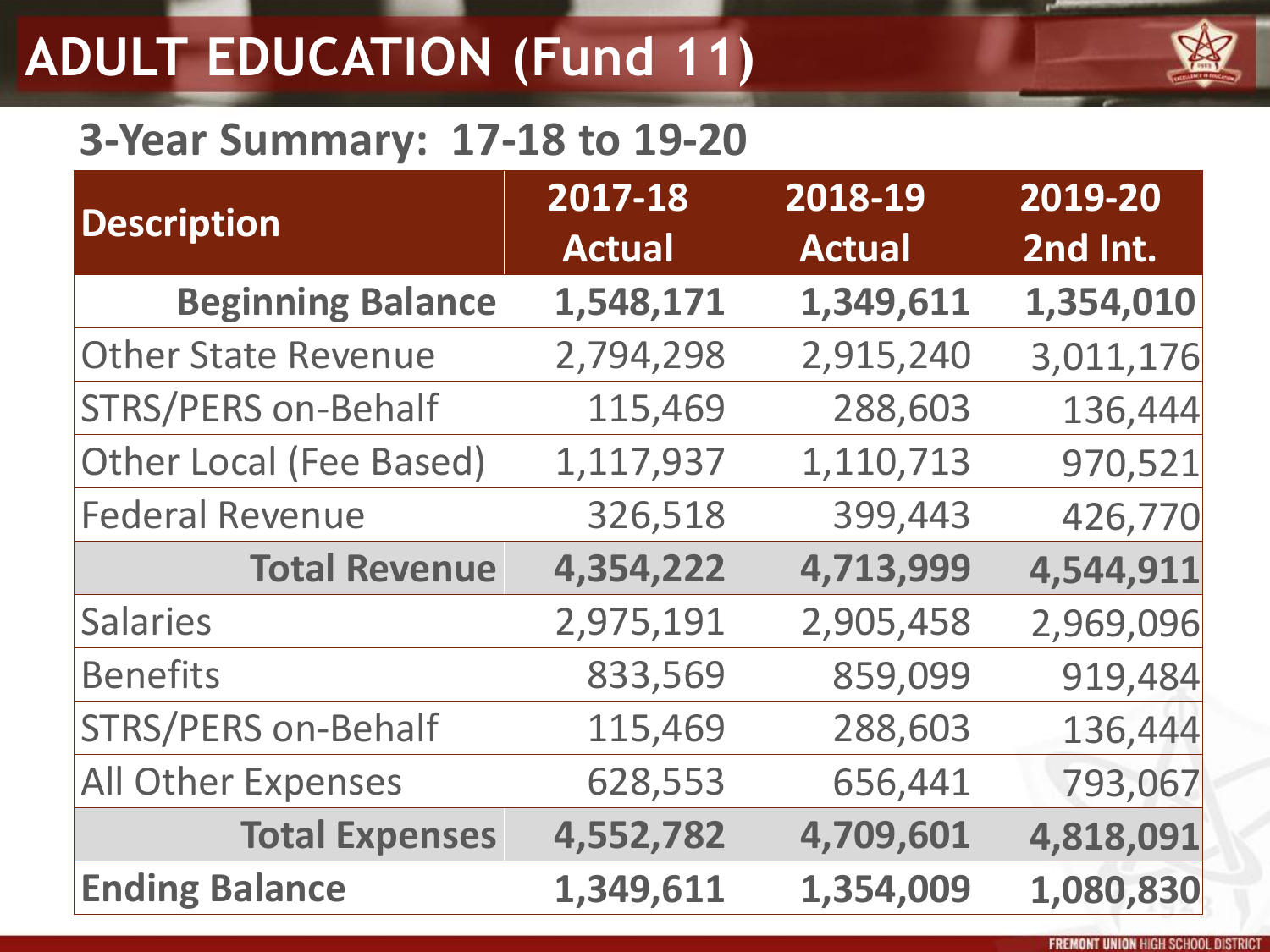# **MULTI-YEAR**



# **PROJECTIONS**

# 2018-2019 to 2020-2021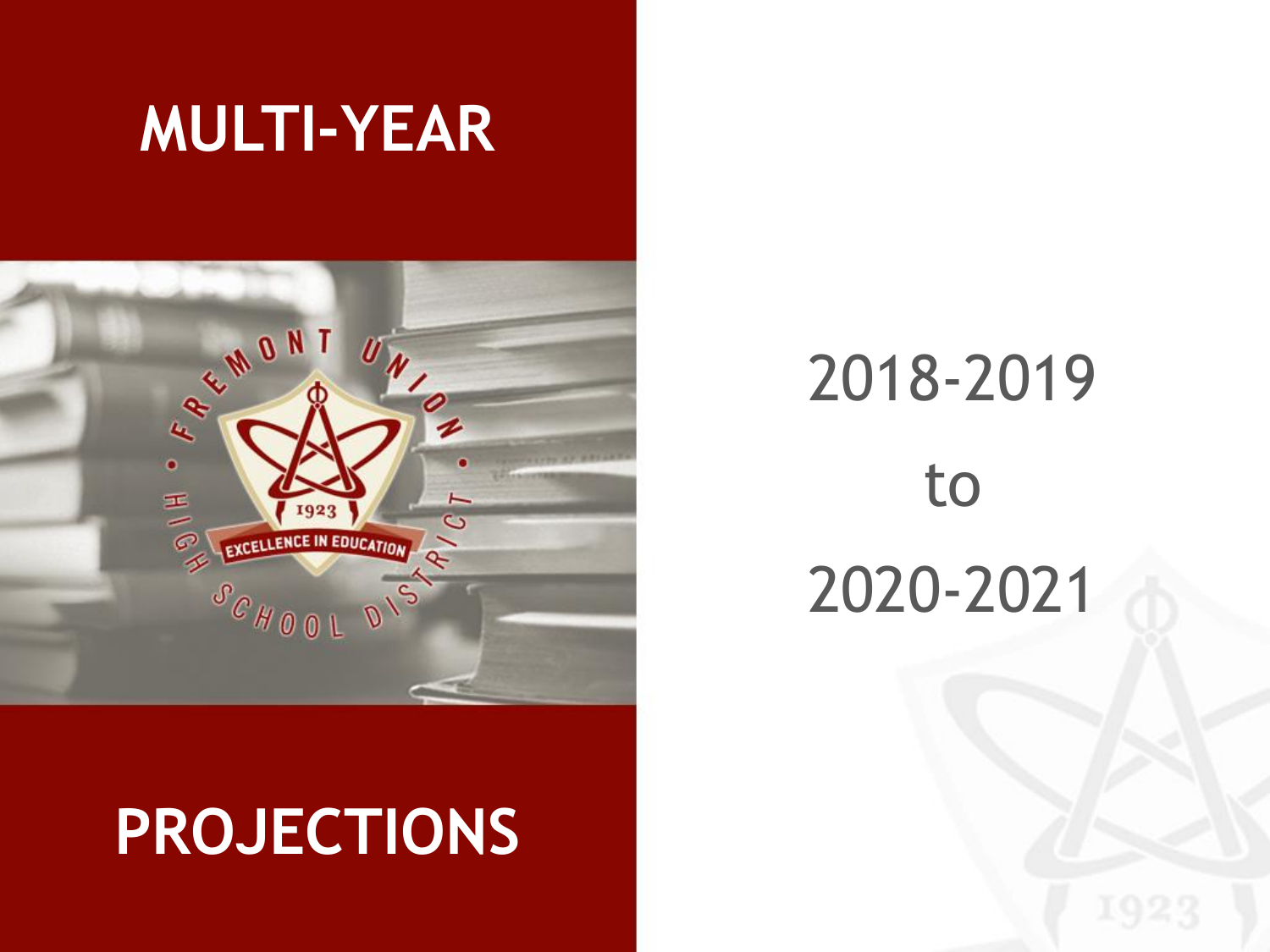## **MULTI-YEAR REVENUE ASSUMPTIONS**

- Property Taxes
	- $19 20 = 5.76\%$  growth
	- 20-21 & 21-22 = 4.0% growth
- Parcel Tax = \$5.2M annual
- Guaranteed State Aid = \$1.45M annual
- Mandated Block Grant = \$660K annual
- Prop.  $55 = $2.15M$  annual
- Lottery Unrestricted = \$1.85M annual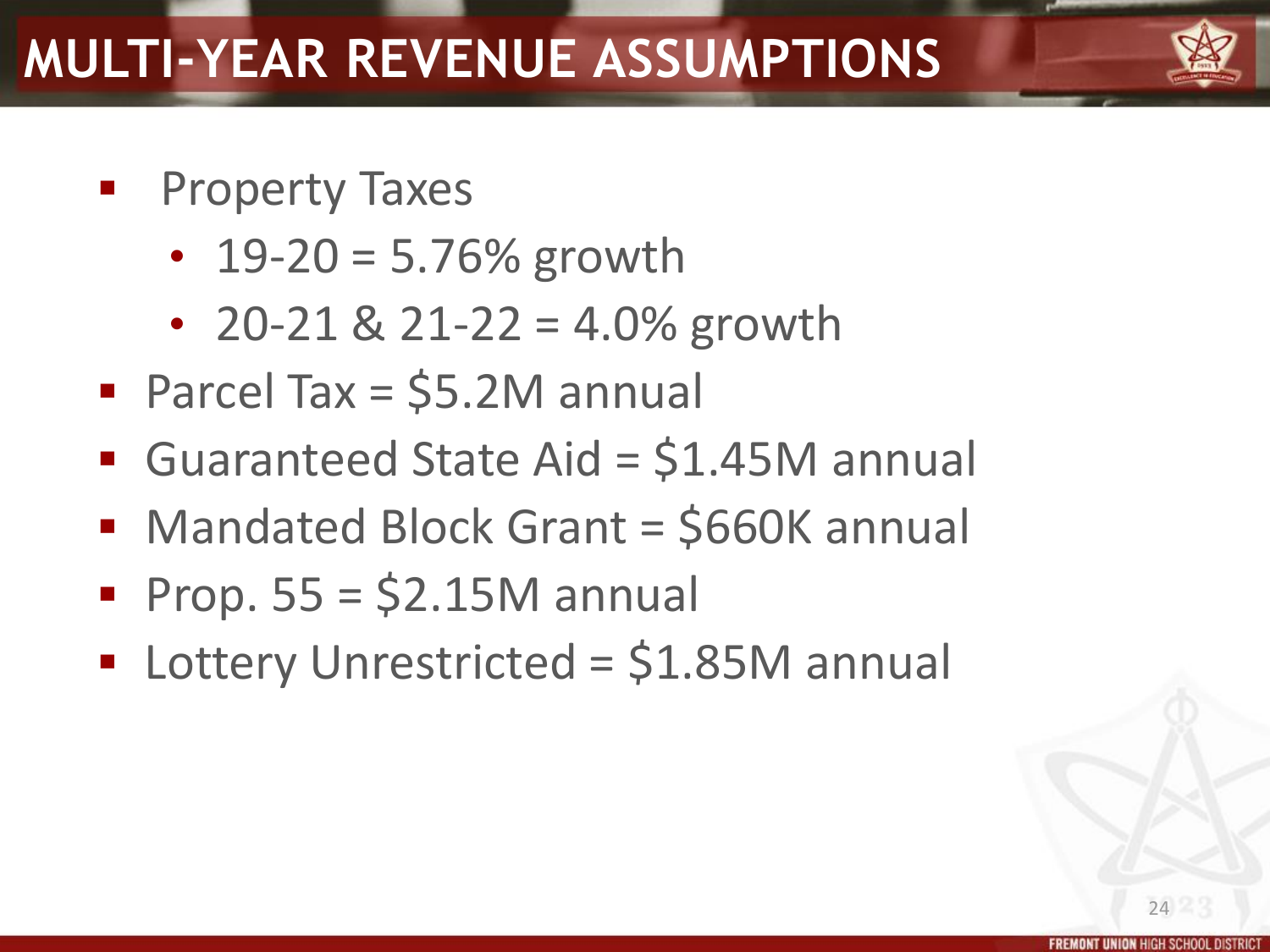

**Salary Schedules:** no change for all groups

**Step & Column:** 1.5% per year for all groups

### **Staffing Changes for FEA**

- $\blacksquare$  2019-20 = increase 3.6 FTE
- $\blacksquare$  2020-21; 2021-22 = no change

**Health & Welfare:** 

- $\blacksquare$  2019-20 = increase 4%
- $\blacksquare$  2020-21= increase 6%
- $= 2021 22 =$  increase 8%
- CAP @\$830 monthly for CSEA and FMA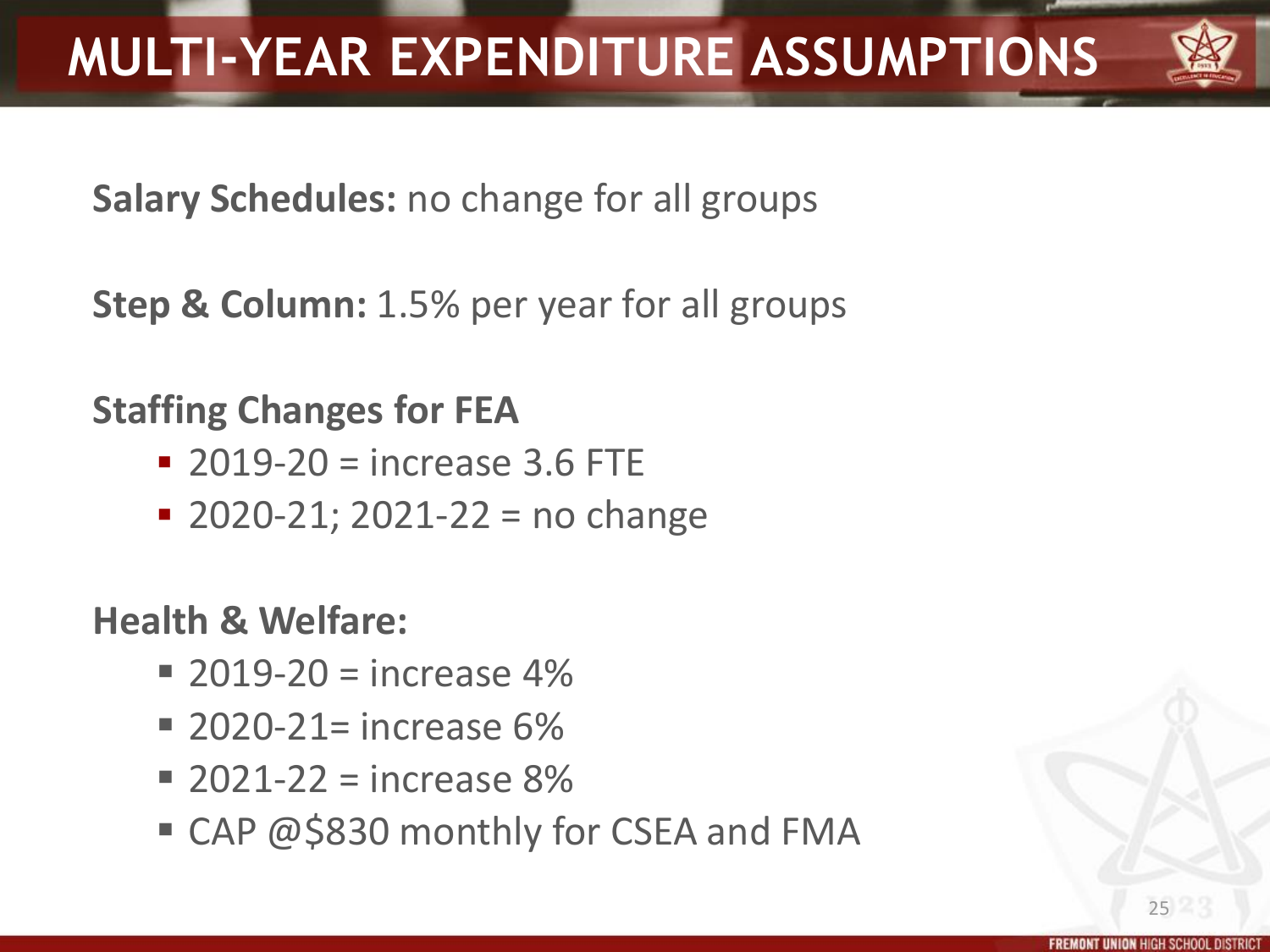| <b>LENCE IN FINITA</b> |  |
|------------------------|--|

| Year    | <b>Employer</b><br>% | <b>Employee</b><br><b>PEPRA %</b> | <b>Employee</b><br><b>Classic %</b> |
|---------|----------------------|-----------------------------------|-------------------------------------|
| 2018-19 | 16.28                | 10.205                            | 10.25                               |
| 2019-20 | 17.10                | 10.205                            | 10.25                               |
| 2020-21 | 18.40                | 10.205                            | 10.25                               |
| 2021-22 | 18.10                | 10.205                            | 10.25                               |
| 2023-23 | 18.10                | 10.205                            | 10.25                               |

Note: PEPRA employees enrolled in STRS/PERS after Jan. 1, 2013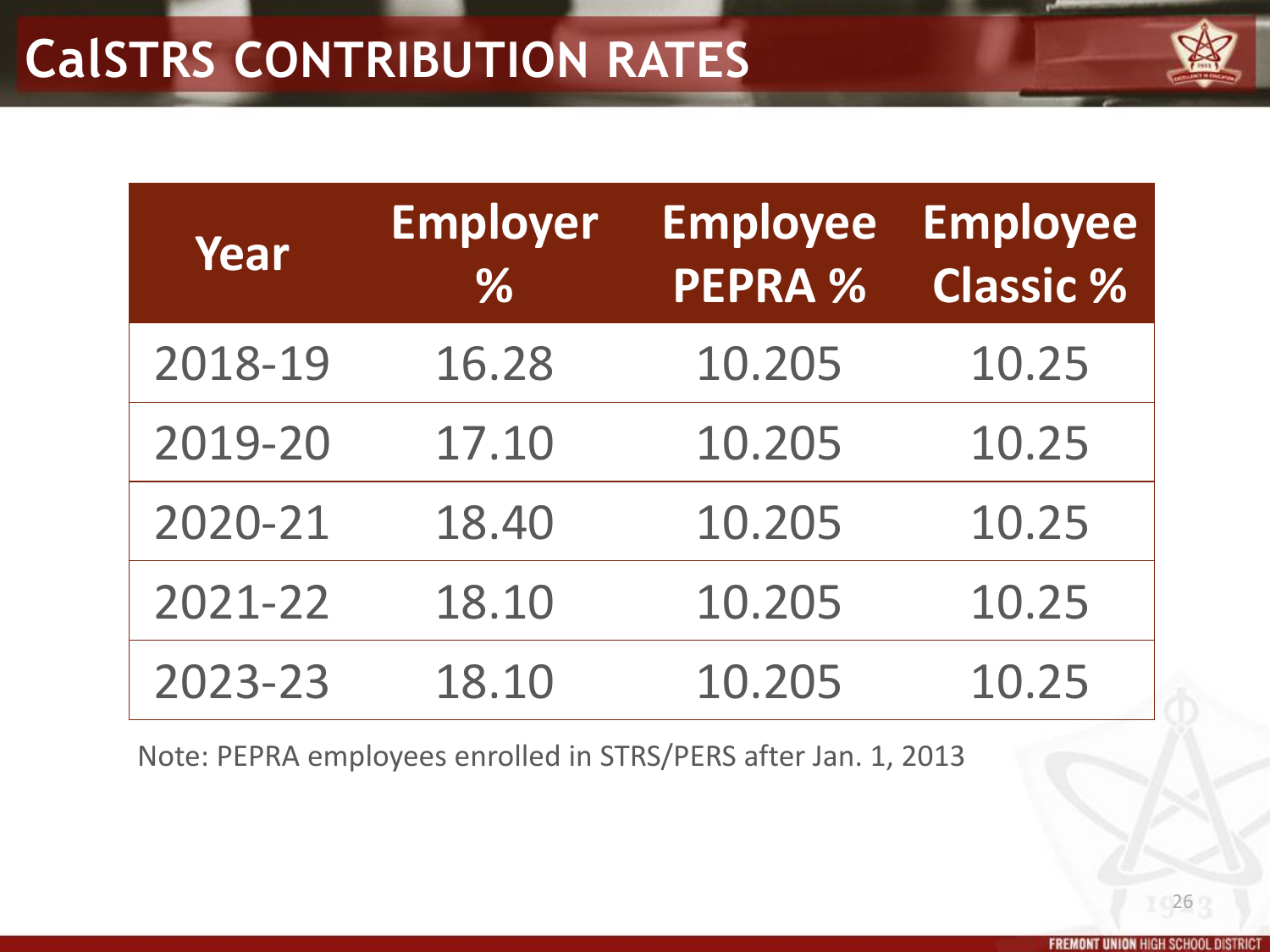| <b>ALENOT IN FINITA</b> |  |
|-------------------------|--|

| Year    | <b>Employer</b><br>$\%$ | PEPRA % | <b>Employee Employee</b><br><b>Classic %</b> |
|---------|-------------------------|---------|----------------------------------------------|
| 2018-19 | 18.062                  | 7.0     | 7.0                                          |
| 2019-20 | 19.721                  | 7.0     | 7.0                                          |
| 2020-21 | 22.800                  | 7.0     | 7.0                                          |
| 2021-22 | 24.900                  | 7.0     | 7.0                                          |
| 2022-23 | 25.900                  | 7.0     | 7.0                                          |

Note: PEPRA rates will vary each year based upon PEPRA requirement to pay half the normal cost rate

**FREMONT UNION HIGH SCHOOL DISTRI**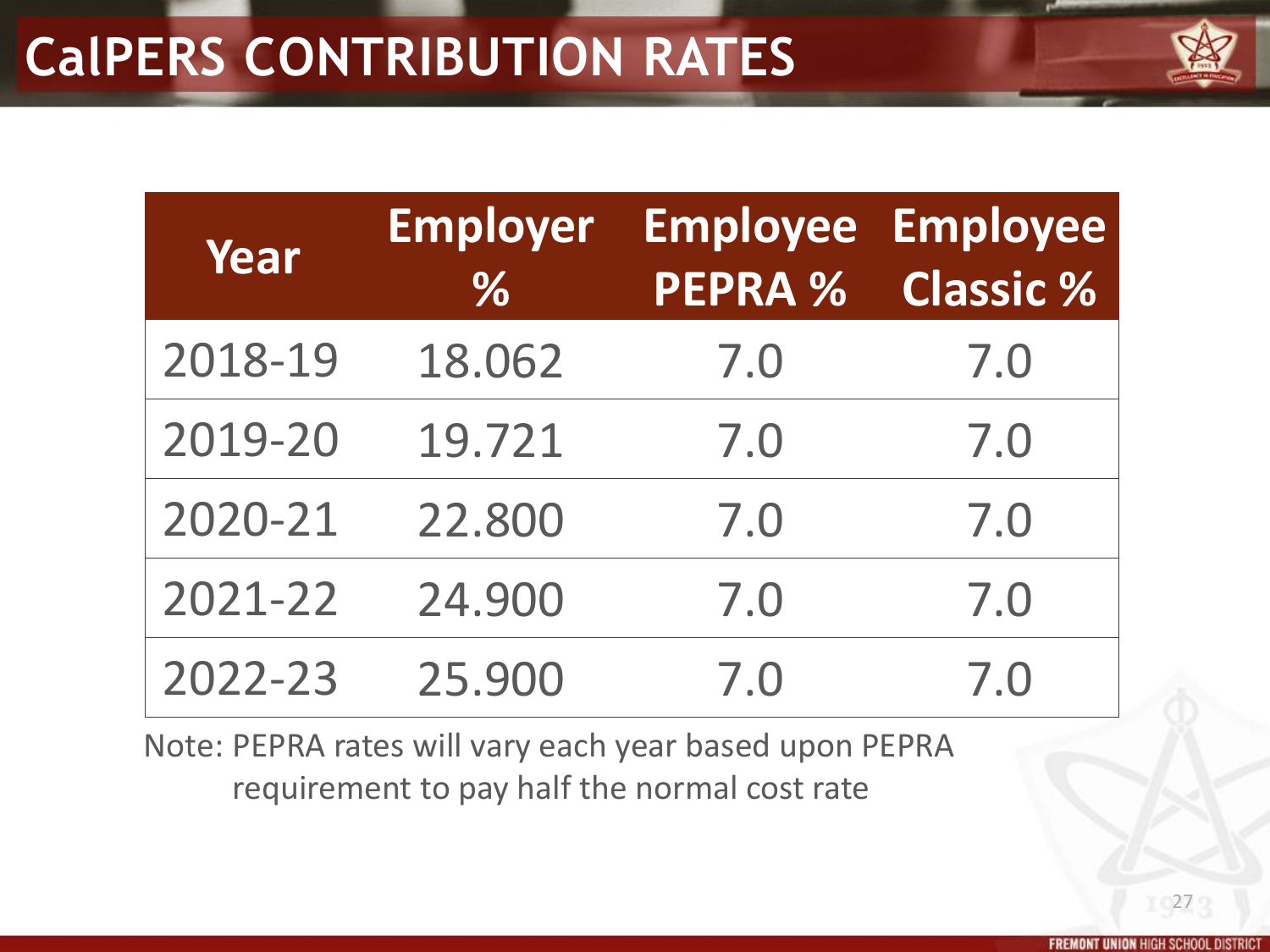## **MULTI-YEAR REVENUE**



| <b>Unrestricted GF</b>    |          | 2019-20 2020-21 2021-22 |          |
|---------------------------|----------|-------------------------|----------|
| LCFF Revenue*             | 145.67   | 151.50                  | 157.56   |
| State Revenue**           | 2.55     | 2.55                    | 2.55     |
| <b>Parcel Tax</b>         | 5.2      | 5.2                     | 5.2      |
| Other Local***            | 2.33     | 2.33                    | 2.33     |
| <b>Other Fin. Sources</b> | 0.03     | 0.03                    | 0.03     |
| Contribution              | $-33.70$ | $-35.39$                | $-37.16$ |
| <b>Total</b>              | 122.08   | 126.22                  | 130.51   |

- \* Included: Property Taxes, EPA, GSA
- \*\* Included: MCB, Lottery;
- \*\*\* Included: Interest, Fees, Leases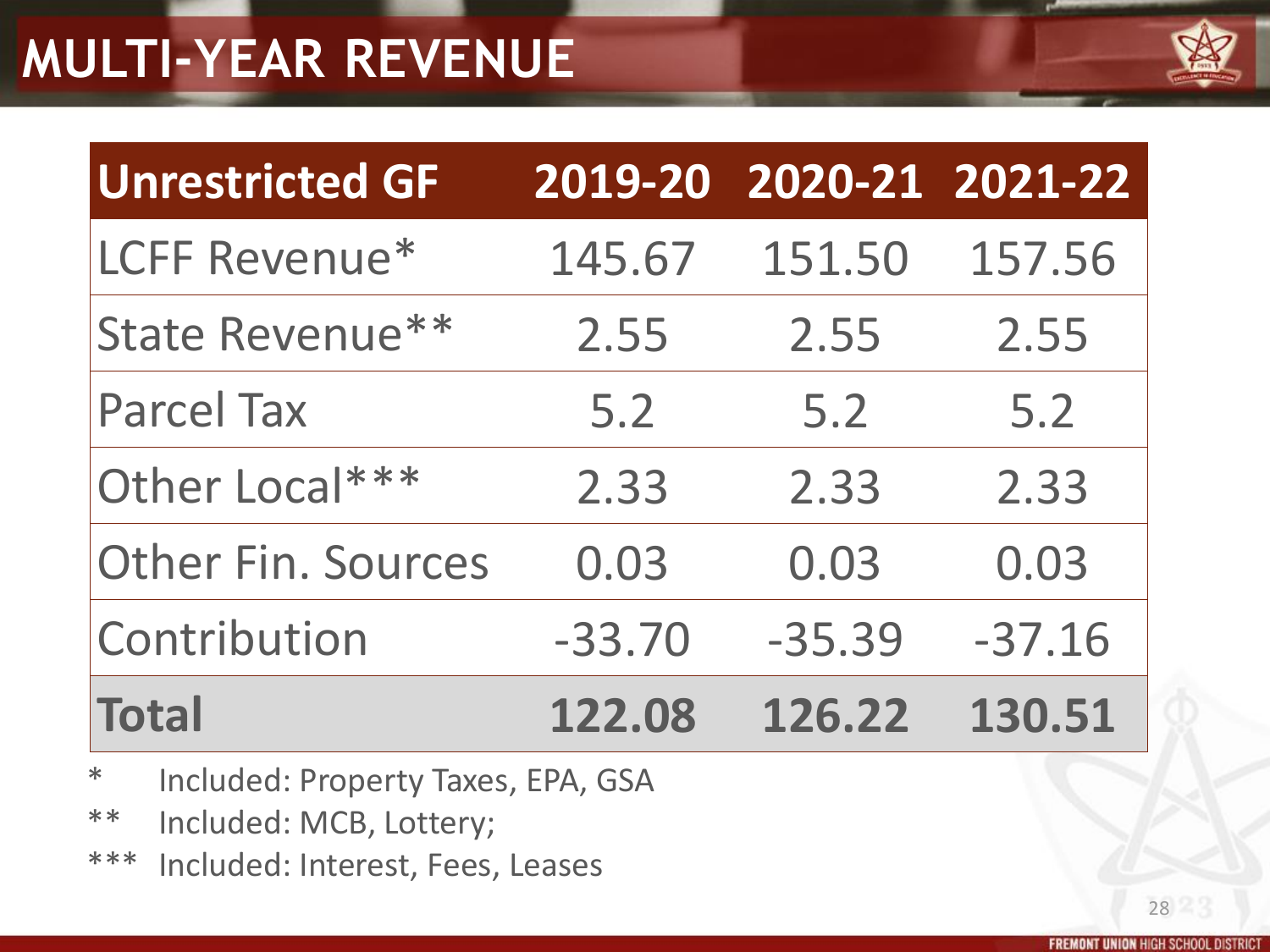| <b>NAME OF GROOM</b> |  |
|----------------------|--|

| <b>Unrestricted GF*</b>     |        | 2019-20 2020-21 2021-22 |        |
|-----------------------------|--------|-------------------------|--------|
| <b>Salary + Benefits</b>    | 105.88 | 109.47                  | 113.42 |
| <b>Supplies &amp; Other</b> | 14.38  | 14.35                   | 15.01  |
| <b>Other Financing Uses</b> | 2.25   | 2.25                    | 2.25   |
| <b>Total</b>                | 122.51 | 126.07                  | 130.68 |

\*In millions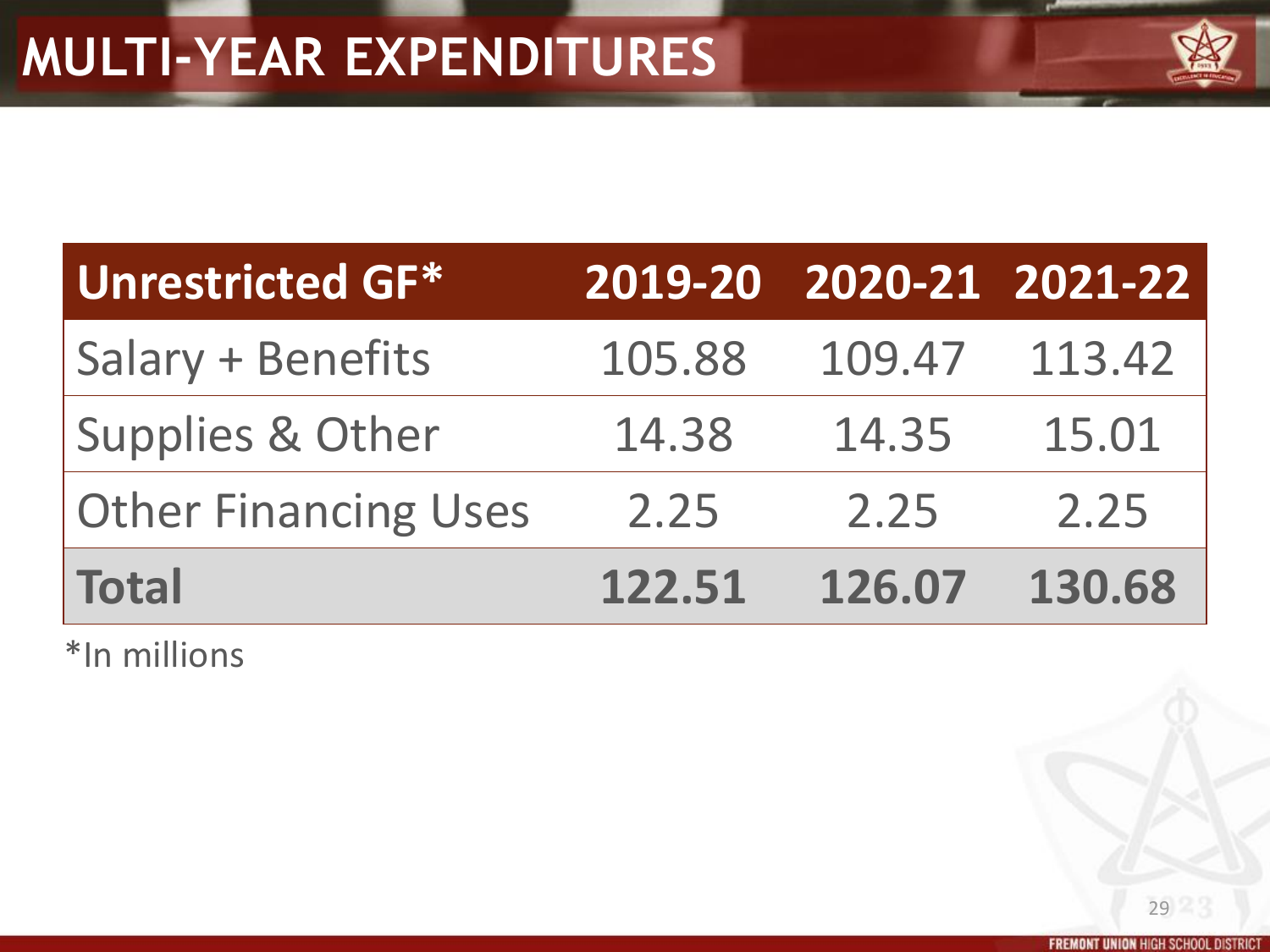## **MULTI-YEAR PROJECTIONS**



| <b>Unrestricted GF*</b>                                                     | 2019-20 | 2020-21 | 2021-22 |
|-----------------------------------------------------------------------------|---------|---------|---------|
| Beginning<br><b>Fund Balance</b>                                            | 23.01   | 22.59   | 22.74   |
| <b>Plus</b><br><b>Total Revenue &amp; Other</b><br><b>Financing Sources</b> | 122.08  | 126.22  | 130.51  |
| Less<br><b>Total Expenditures &amp; Other</b><br><b>Financing Uses</b>      | 122.51  | 126.07  | 130.68  |
| Less<br><b>Reserve for Economic</b><br>Uncertainties                        | 17.3    | 17.85   | 18.52   |
| Less Committed/Assigned                                                     | 1.97    | 1.58    | 0.74    |
| <b>Net Shortfall/Surplus</b>                                                | 3.31    | 3.31    | 3.31    |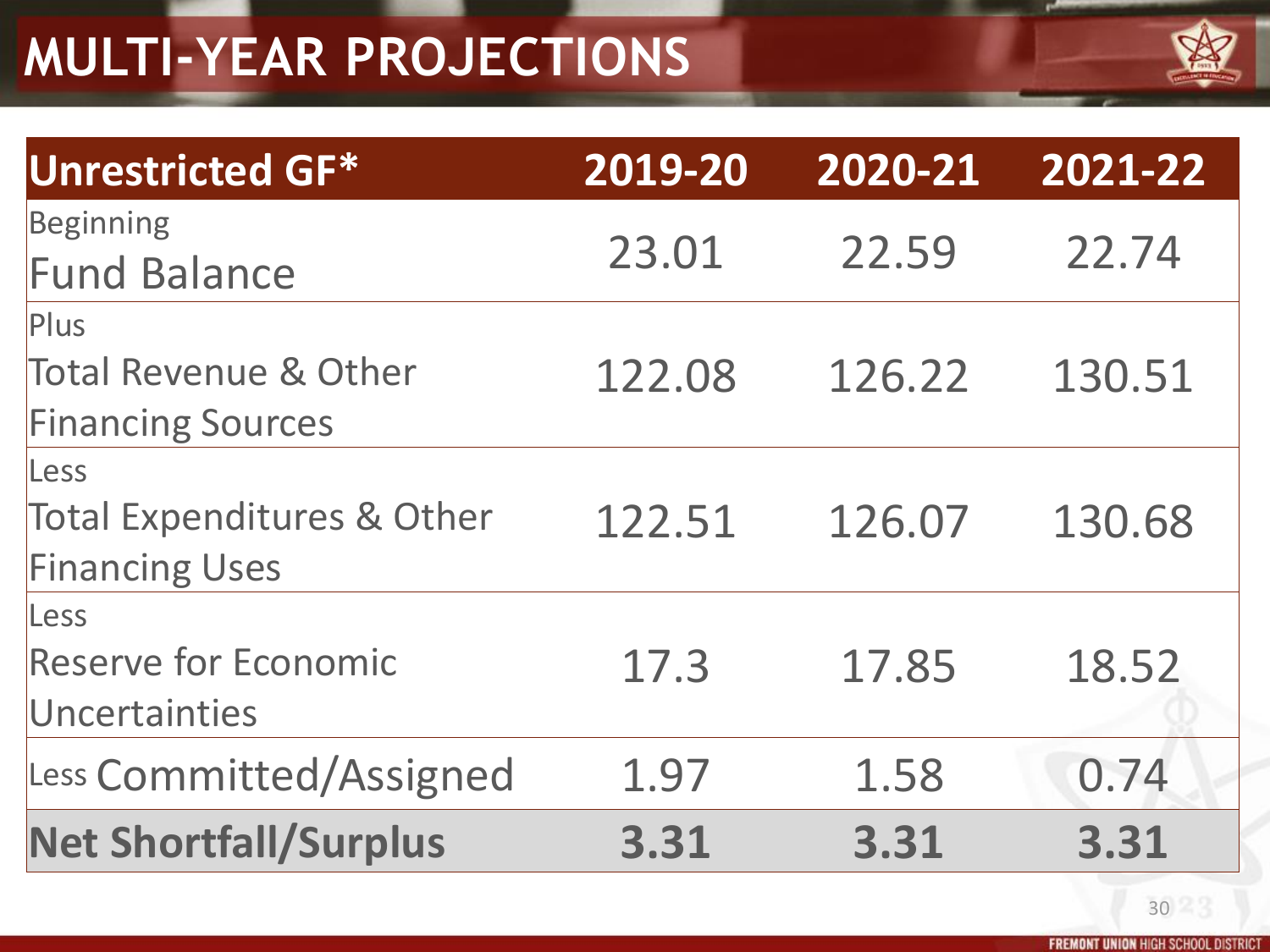## **KEY BUDGET DEADLINES 2019-20**



| <b>BUDGET ITEM</b>                | <b>DATE</b>           |
|-----------------------------------|-----------------------|
| <b>Budget/LCAP Public Hearing</b> | June 04, 2019         |
| <b>Adopted Budget</b>             | June 11, 2019         |
| <b>First Interim</b>              | December 15, 2019     |
| <b>Calculation of RSP</b>         | February of 2020      |
| <b>Enrollment Projections</b>     | February of 2020      |
| <b>Second Interim</b>             | <b>March 15, 2020</b> |
| <b>Site Budget Allocations</b>    | <b>May of 2020</b>    |
| <b>Unaudited Actuals</b>          | September 15, 2020    |
| <b>Final Audit Report</b>         | December 15, 2020     |
|                                   | 31                    |